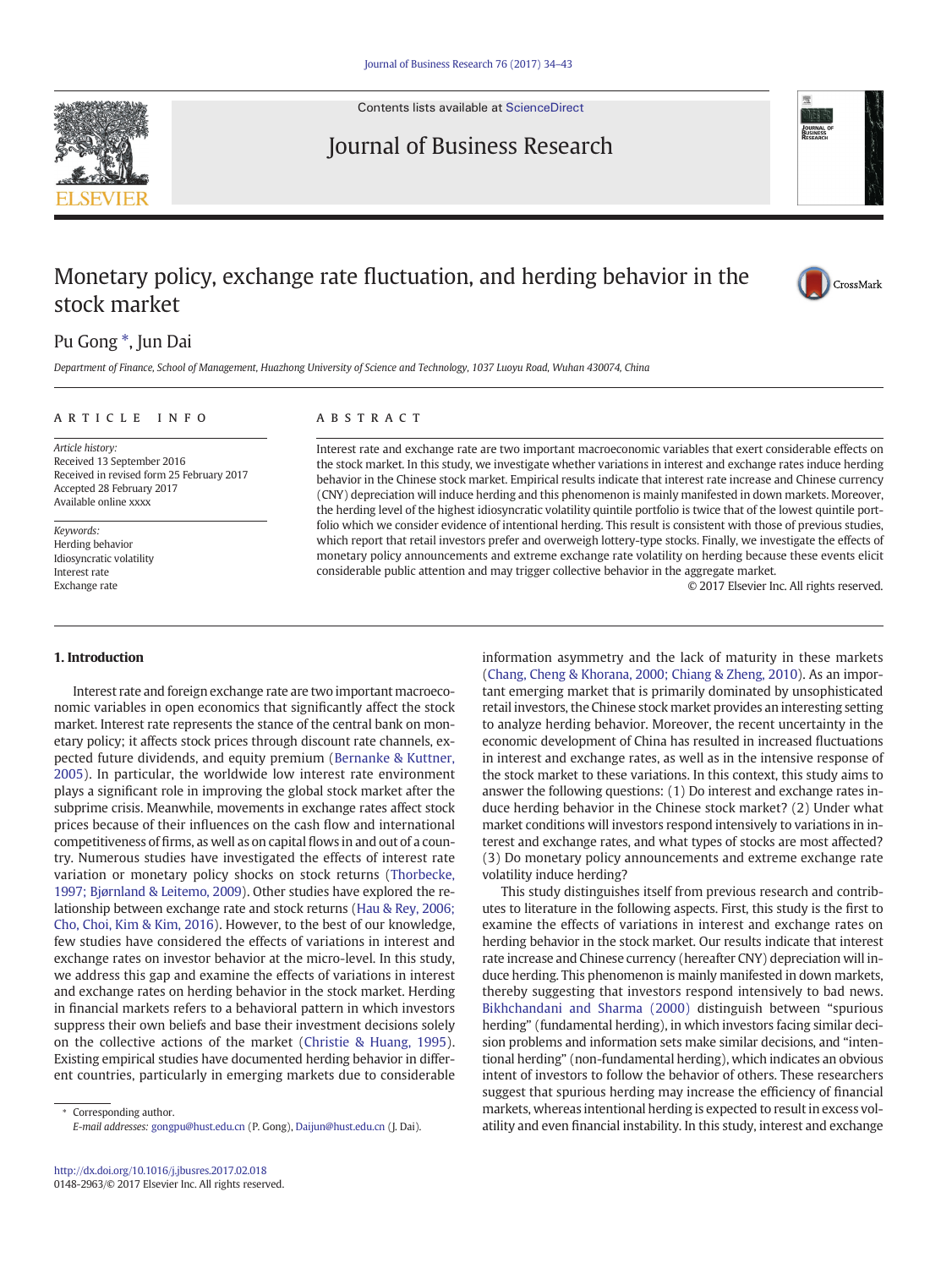rates are public information that appears to lead to spurious herding. Nonetheless, the response to these fundamental changes by investors may unnecessarily improve the efficiency of the market, particularly under extreme interest rate or exchange rate volatility, because investors may overreact to unexpected information changes [\(Bondt &](#page-9-0) [Thaler, 1985](#page-9-0)). Thus, this study investigates whether variations in interest and exchange rates can induce herding rather than overemphasize the pricing efficiency of fundamental herding.

Second, we propose a method to detect the occurrence of intentional herding in the aggregate market. Macro information, such as interest rate and exchange rate, may induce spurious herding in the stock market; hence, questioning whether intentional herding occurs in this market is natural. With respect to this question, [Holmes, Kallinterakis, and](#page-9-0) [Ferreira \(2013\)](#page-9-0) analyze herding under different market conditions in Portugal and find that institutional herding is intentional driven by reputational reasons and/or informational cascades. [Galariotis, Rong and](#page-9-0) [Spyrou \(2015\)](#page-9-0) use the Fama-French three factors and the momentum factor to reflect common risk factors in stock valuation and decompose cross-sectional absolute deviation into fundamental and non-fundamental information parts. Unlike in previous studies, we determine the occurrence of intentional herding by examining whether investors herd on the idiosyncratic risk of stocks. Idiosyncratic volatility (IVOL) measures the idiosyncratic risk of a firm that does not arise from the systematic risk factors. Therefore, the occurrence of significantly varied herding coefficients among different IVOL portfolios comes from idiosyncratic risks rather than from fundamental changes that affect the entire market. Consequently, this phenomenon can be attributed to intentional herding. Consistent with our predictions, we find that the herding level of the highest IVOL quintile portfolio is twice that of the lowest quintile portfolio, which proves the occurrence of intentional herding in the Chinese stock market. After controlling for institutional ownership or number of institutions, the herding levels of the two highest IVOL quintiles weaken, thereby indicating that retail investors play an important role in reinforcing herding with the highest IVOL stocks.

Third, we emphasize the effects of monetary policy announcements and extreme exchange rate volatility on herding behavior given that such events elicit considerable public attention and are likely to affect public behavior. The empirical results indicate that a contractionary monetary policy shock (raising the benchmark deposit rate) induces herding, whereas an easy monetary policy shock (cutting the benchmark deposit rate or cutting the deposit reserve ratio) induces the aggregate market to undergo "anti-herding". Furthermore, a 1% CNY depreciation level during extreme exchange rate volatility will induce herding, whereas a 1% CNY appreciation level will not.

The remainder of the paper is organized as follows. Section 2 reviews the literature on the effects of monetary policy and exchange rate on stock returns and herding behavior in financial markets. [Section 3](#page-2-0) introduces the methodology and data used in this study. [Section 4](#page-3-0) presents the empirical results, and [Section 5](#page-7-0) concludes the study.

#### 2. Literature review

This section provides a short review of the effects of monetary policy and exchange rate on stock returns and herding behavior in financial markets, supporting the hypothesis in this study that variations in interest and exchange rates may induce herding in the stock market.

#### 2.1. Monetary policy, exchange rate, and stock returns

[Thorbecke \(1997\)](#page-9-0) investigates how stock returns respond to monetary policy shocks measured by innovations in the federal funds rate and non-borrowed reserves. The results indicate that expansionary monetary policy prompts stock prices in short time horizons and exerts considerable effects on small firms. [Bernanke and Kuttner \(2005\)](#page-9-0) adopt "event study" to investigate the impact of change in monetary policy on equity prices; they find that an unanticipated 25-basis-point cut in the federal funds rate target leads to a 1% increase in stock indexes. [Bjørnland and Leitemo \(2009\)](#page-9-0) propose a structural vector autoregression model that combines short-run and long-run restrictions to solve the simultaneity problem in identifying monetary policy and stock price shock; they determine that stock prices fall immediately by 7% to 9% due to an unanticipated 100-basis-point increase. In general, monetary policy plays an important role in stock price movements. An unanticipated interest rate increase leads to a decline in stock prices given its influence on discount rate channels, expected future dividends and equity premium.

By contrast, the relationship between exchange rate and stock returns varies. [Dornbusch and Fischer \(1980\)](#page-9-0) focus on the current account and assert that stock prices are beneficial to deprecation of local currency because of the increased international competitiveness of local firms and their profits. [Hau and Rey \(2006\)](#page-9-0) develop a theoretical model in which investors face incomplete hedging of foreign exchange rate risk and are required to rebalance the foreign equity portfolio following a gain. Such an approach leads to the depreciation of relevant foreign currency, and a negative relationship between stock returns and currency return appears. [Cho et al. \(2016\)](#page-9-0) argue that the correlation between currency and stock returns differs between emerging markets and developed markets due to capital flows in and out of these markets along with global stock market conditions. When the global stock market is down, capital tends to move out of emerging markets and into developed countries, thereby generating a positive correlation between currency and stock returns in emerging markets and a negative correlation in developed markets. The same correlations remain in global up markets. [Lin \(2012\)](#page-9-0) examines the co-movement between exchange rate and stock returns across different industries in emerging Asian markets. The findings show that co-movement is not stronger within export-oriented industries, implying that the relationship between exchange rates and stock returns is mainly driven by capital account, which supports the view of capital flows. Emerging markets generally benefit from local currency appreciation due to capital flows into these markets, whereas local currency depreciation is regarded as "bad" news in these stock markets.

#### 2.2. Herding behavior in financial markets

Empirical studies have focused on the herding behavior of institutional investors and financial analysts in financial markets [\(Sias, 2004;](#page-9-0) [Choi & Sias, 2009; Huang, Wu & Lin, 2016; Bernhardt, Campello &](#page-9-0) [Kutsoati, 2006](#page-9-0)). By contrast, the focus of the current study is to investigate herding in the aggregate market. [Christie and Huang \(1995\)](#page-9-0) first use the cross-sectional standard deviation of stock returns to capture herding towards market consensus. They find a relatively high return dispersion at times of large price movements, which is considered evidence against herding behavior. [Chang et al. \(2000\)](#page-9-0) use the cross-sectional absolute deviation to measure return dispersion and apply a non-linear model to detect herding behavior in their study. Their empirical results show that significant evidence of herding is recorded in South Korea and Taiwan, partial evidence is observed in Japan, and no evidence is found in the US and Hong Kong. [Hwang and Salmon](#page-9-0) [\(2004\)](#page-9-0) propose an alternative method to measure herding based on the cross-sectional dispersion of asset sensitivity to various fundamental factors. They find significant movements and persistence of herding in the US and South Korea. [Chiang and Zheng \(2010\)](#page-9-0) modify the method proposed by [Chang et al. \(2000\)](#page-9-0) and examine herding behavior in global stock markets. Their empirical results provide evidence of herding in advanced stock markets and Asian markets, except for the US. [Huang, Lin,](#page-9-0) [and Yang \(2015\)](#page-9-0) examine herding patterns under various IVOL portfolios in Taiwan stock market, which inspires us to detect intentional herding by comparing herding coefficients in different IVOL portfolios.

With regard to herding studies in the Chinese stock market, [Demirer](#page-9-0) [and Kutan \(2006\)](#page-9-0) use the method proposed by [Christie and Huang](#page-9-0)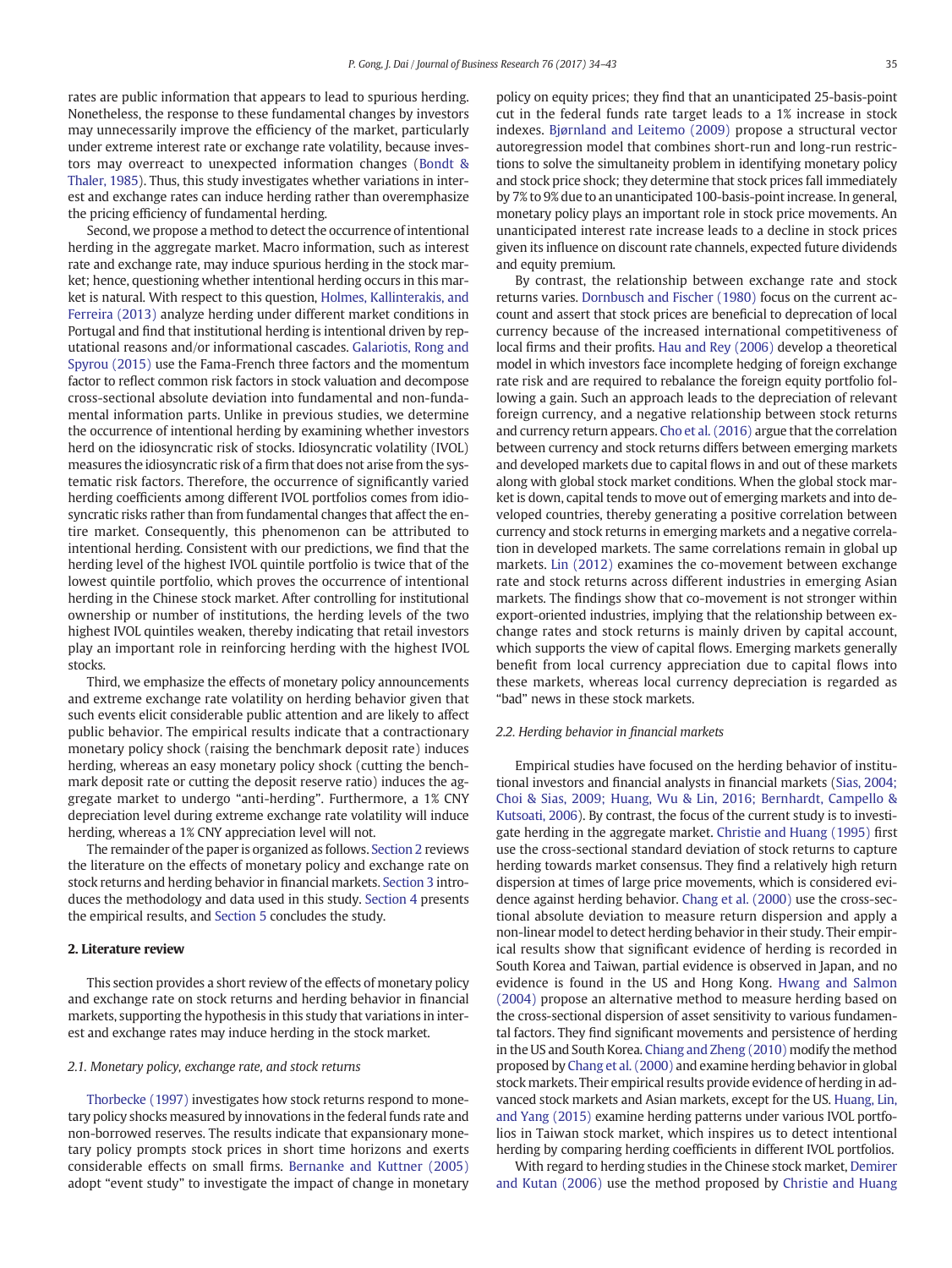<span id="page-2-0"></span>[\(1995\)](#page-9-0) and find no herding in the Chinese stock market. [Tan, Chiang,](#page-9-0) [Mason, and Nelling \(2008\)](#page-9-0) examine herding behavior in dual-listed Chinese A-share and B-share stocks and report significant evidence of herding in both markets under rising and falling market conditions. [Yao, Ma, and He \(2014\)](#page-9-0) examine the occurrence of herding behavior in Chinese A-share and B-share stock markets; they find no herding in the A-share market but strong herding in the B-share market. Further empirical results indicate that herding is more prevalent at the industry-level and is stronger for the largest, smallest, and growth stocks. [Hilliard and Zhang \(2015\)](#page-9-0) report significant herding behavior in the Chinese stock market between 2002 and 2012, suggesting that herding level has decreased after 2006 because information asymmetry issues have been alleviated.

#### 3. Methodology and data description

#### 3.1. Methodology

[Christie and Huang \(1995\)](#page-9-0) first propose a method for detecting herding behavior using cross-sectional stock returns. They argue that dispersion in stock returns during normal periods will increase with the absolute value of market returns as predicted by rational asset pricing models. However, investors are likely to suppress their beliefs in the market consensus during extreme market movements and herding will be prevalent. Thus, [Christie and Huang \(1995\)](#page-9-0) propose the cross-sectional standard deviation method to measure stock return dispersion:

$$
CSSD_{t} = \sqrt{\frac{\sum_{i=1}^{N} (R_{i,t} - R_{m,t})^{2}}{(N-1)}}
$$
\n(1)

where  $R_{i,t}$  is the return of individual stock *i* on day *t*.  $R_{m,t}$  is the cross-sectional average of N stock returns in the portfolio on day t.

 $CSSD_t$ , which is defined as the squared return-deviation, tends to be sensitive to the outlier. [Chang et al. \(2000\)](#page-9-0) propose the cross-sectional absolute deviation  $CSAD_t$  to measure stock return dispersion as shown in Eq. (2):

$$
CSAD_t = \frac{1}{N} \sum_{i=1}^{N} |R_{i,t} - R_{m,t}|
$$
\n(2)

[Chang et al. \(2000\)](#page-9-0) state that rational asset pricing models imply a linear relationship between  $CSAD_t$  and return on the market portfolio. However, if market participants tend to follow the aggregate market behavior and herd under the market stress conditions, then the linear relationship between  $CSAD_t$  and return on the market portfolio will not hold. Consequently, a non-linear regression model adopted by [Chang](#page-9-0) [et al. \(2000\)](#page-9-0) is given as:

$$
CSAD_t = \alpha + \gamma_1 |R_{m,t}| + \gamma_2 R_{m,t}^2 + \varepsilon_t
$$
\n(3)

[Chang et al. \(2000\)](#page-9-0) argue that the coefficient on the non-linear term will be significantly negative in the case of herding.

The pivotal issue in this study is to test whether variations in interest and exchange rates induce herding behavior in the stock market. Thus, we adopt the herding testing method proposed in [Chang et al. \(2000\)](#page-9-0) and augment Eq. (3) as follows:

$$
CSAD_t = \alpha + \gamma_1 |R_{m,t}| + \gamma_2 R_{m,t}^2 + \gamma_3 \Delta int_t Dum_{t,1} R_{m,t}^2 + \gamma_4 \Delta int_t (1 - Dum_{t,1}) R_{m,t}^2 + \gamma_5 \Delta ex_t Dum_{t,2} R_{m,t}^2 + \gamma_6 \Delta ex_t (1 - Dum_{t,2}) R_{m,t}^2 + \varepsilon_t
$$
\n(4)

where  $\Delta int_t$  and  $\Delta ext$  represent the changes in interest and exchange rates on day t, respectively. We adopt the interbank seven-day offered rate to measure interest rate. The interbank market exhibits the highest degree of interest rate marketization in China, and the Chinese central bank sends policy signals and affects interbank interest rate through open market operations in this market. Therefore, interbank sevenday offered rate plays a role similar to the policy rate in China. Exchange rate is measured by USD to CNY. Thus,  $\Delta e x_t < 0$  indicates CNY appreciation, and vice versa. Dum<sub>t 1</sub> is the dummy variable that takes one when interest rate is increasing ( $\Delta int_t > 0$ ) and zero otherwise. Dum<sub>t,2</sub> is one when local currency appreciates ( $\Delta e x_t$ <0) on day t and zero otherwise. From Eq. (4), the partial effect of  $\Delta R_{m,t}^2$  on  $\Delta$ CSAD<sub>t</sub> is:

$$
\frac{\partial CSAD_t}{\partial R_{m,t}^2} = \gamma_2 + \gamma_3 \Delta int_t Dum_{t,1} + \gamma_4 \Delta int_t (1 - Dum_{t,1})
$$
  
+  $\gamma_5 \Delta ex_t Dum_{t,2} + \gamma_6 \Delta ex_t (1 - Dum_{t,2})$  (5)

As stated earlier, China is an emerging market. Thus, interest rate increase and CNY depreciation will generally reduce the attractiveness of stocks, whereas stock valuation will benefit from interest rate decrease and CNY appreciation. Hence, if interest rate increase and CNY depreciation are regarded as bad news in the stock market and induce herding behavior, then  $\gamma_3$  and  $\gamma_6$  are significantly negative because  $\Delta int_t Dum_{t,1}$ and  $\Delta$ ex<sub>t</sub>(1 – Dum<sub>t,2</sub>) are non-negative terms; as the degree of interest rate increase or CNY depreciation becomes large, the herding level will be strong. Similarly, if interest rate decrease and CNY appreciation are regarded as good news and induce herding, then  $\gamma_4$  and  $\gamma_5$  will be significantly positive because  $\Delta int_t(1-Dum_{t,1})$  and  $\Delta ex_tDum_{t,2}$  are non-positive terms. Consequently,  $\gamma_3$  to  $\gamma_6$  are used to test the effects of variations in interest and exchange rates on herding behavior.

Subsequently, we investigate whether herding is asymmetric in up and down markets, as well as the effects of variations in interest and exchange rates on herding behavior under different market conditions. Then, we run the following empirical models.

If  $R_{m,t}$ >0, then

$$
CSAD_t^{UP} = \alpha + \gamma_1^{UP} \Big| R_{m,t}^{UP} \Big| + \gamma_2^{UP} \Big( R_{m,t}^{UP} \Big)^2 + \gamma_3^{UP} \Delta int_t Dum_{t,1} \Big( R_{m,t}^{UP} \Big)^2 + \gamma_4^{UP} \Delta int_t (1 - Dum_{t,1}) \Big( R_{m,t}^{UP} \Big)^2 + \gamma_5^{UP} \Delta ex_t Dum_{t,2} \Big( R_{m,t}^{UP} \Big)^2 + \gamma_5^{UP} \Delta ex_t (1 - Dum_{t,2}) \Big( R_{m,t}^{UP} \Big)^2 + \varepsilon_t
$$
 (6)

If  $R<sub>m</sub>$ ,  $<$  0, then

$$
CSAD_t^{DOWN} = \alpha + \gamma_1^{DOWN} \left| R_{m,t}^{DOWN} \right| + \gamma_2^{DOWN} \left( R_{m,t}^{DOWN} \right)^2 + \gamma_3^{DOWN} \Delta int_t Dum_{t,1} \left( R_{m,t}^{DOWN} \right)^2 + \gamma_4^{DOWN} \Delta int_t \left( 1 - Dum_{t,1} \right) \left( R_{m,t}^{DOWN} \right)^2 + \gamma_5^{DOWN} \Delta ex_t Dum_{t,2} \left( R_{m,t}^{DOWN} \right)^2 + \gamma_6^{DWW} \Delta ex_t \left( 1 - Dum_{t,2} \right) \left( R_{m,t}^{DOWN} \right)^2 + \varepsilon_t
$$
 (7)

In Eqs. (6) and (7),  $R_{m,t}^{UP}$  ( $R_{m,t}^{DOWN}$ ) is the equal-weighted portfolio returns at time t when the market rises (falls).  $CSAD_t^{UD}$  (CSAD $_t^{DOWN}$ ) is the CSAD<sub>t</sub> that corresponds to  $R_{m,t}^{UP}$  ( $R_{m,t}^{DOWN}$ ). From our point of view, good news may amplify herding behavior in up markets, whereas bad news will amplify herding in down markets. If this scenario is true, then  $\gamma_4^{UP}$  and  $\gamma_5^{UP}$  are significantly positive in up markets, whereas  $\gamma_3^{DOWN}$  and  $\gamma_6^{DOWN}$  are significantly negative in down markets. By contrast, good news in down days or bad news in up days will intensify the divergence of opinions of investors in the stock market. Consequently, good news may weaken herding in down markets and bad news may weaken herding in up markets. That is,  $\gamma_4^{DOWN}$  and  $\gamma_5^{DOWN}$  will be significantly negative, whereas  $\gamma_3^{UP}$  and  $\gamma_6^{UP}$  will be significantly positive.

Furthermore, we identify intentional herding by examining whether investors herd on idiosyncratic risk. We measure idiosyncratic risk following [Ang, Hodrick, Xing, and Zhang \(2006\)](#page-9-0), as follows:

$$
r_{i,t} = \alpha_i + \beta_i MKT_t + h_iSMB_t + s_iHML_t + \varepsilon_{it}
$$
\n(8)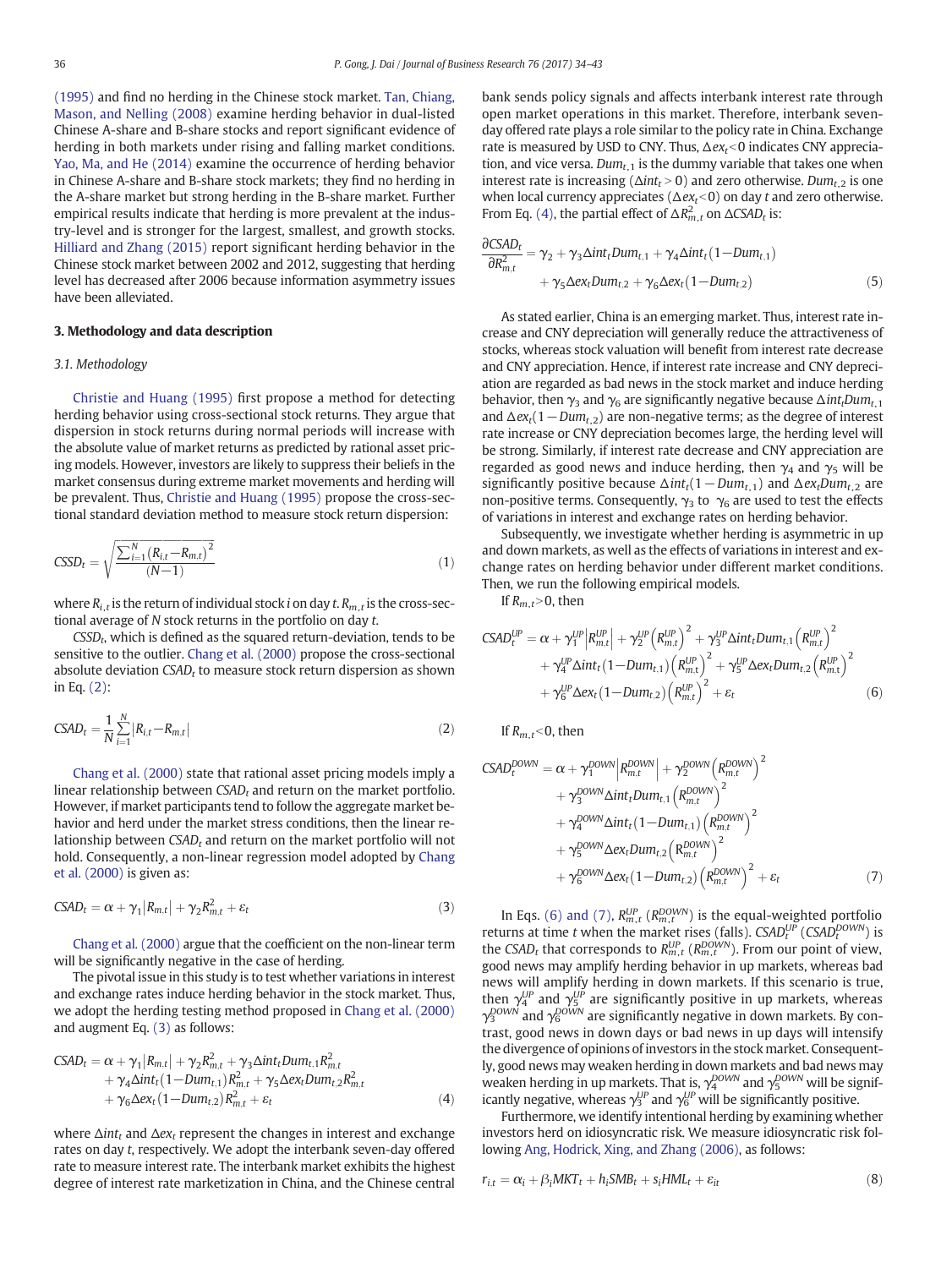<span id="page-3-0"></span>where  $r_{i,t}$  is the excess return for stock *i* on day *t*. MKT<sub>t</sub>, SMB<sub>t</sub>, and HML<sub>t</sub> are the daily excess returns on the market portfolio, size factor, and value factor, respectively, as defined by [Fama and French \(1993,](#page-9-0) [1996\).](#page-9-0)  $\alpha_i$  measures the mispricing of asset *i*. In each month, the daily excess return of individual stock is regressed on the daily Fama-French three factors, and IVOL is defined as $\sqrt{var(\varepsilon_{it})}$ . We require a minimum of 15 trading days for each stock in a month to reduce the impact of infrequent trading on IVOL estimation. After calculating the IVOL of each stock every month, we can obtain  $CSAD<sub>t</sub>$  in quintile portfolios sorted by IVOL of each individual stock. We then run Eqs. [\(3\) and \(4\)](#page-2-0) to compare herding coefficients among different IVOL quintile portfolios.

Finally, we examine the effects of monetary policy announcements and extreme exchange rate volatility on herding behavior. The benchmark deposit rate and deposit reserve ratio are the two main monetary policy tools in China. The former is the indicative rate of commercial banks provided by the Chinese central bank. Since 2005, the Chinese central bank has announced raising the benchmark deposit rate 12 times, raising the deposit reserve ratio 28 times, cutting the benchmark deposit rate 13 times, and cutting the deposit reserve ratio 12 times. To investigate the effects of these events, we augment Eq. [\(3\)](#page-2-0) as follows:

$$
CSAD_{t} = \alpha + \gamma_{1}|R_{m,t}| + \gamma_{2}R_{m,t}^{2} + \omega_{j}Dum_{j}R_{m,t}^{2} + \varepsilon_{t} (j = 1, 2, 3, 4, 5, 6)
$$
\n(9)

Various dummy variables are included in Eq. (9). A dummy is included one at a time from  $Dum_1$  to  $Dum_6$ , where  $Dum_1$  to  $Dum_4$  denote dummy variables that take the value of one a day after the central bank raises the benchmark deposit rate, raises the deposit reserve ratio, cuts the benchmark deposit rate, cuts the deposit reserve ratio respectively and zero otherwise.  $Dum<sub>5</sub>$  takes the value of one on the day when  $\Delta e x_t$  lies in the extreme 1% lower tail of the entire  $\Delta e x_t$  distribution (appreciation), whereas  $Dum<sub>6</sub>$  is one when  $\Delta ex<sub>t</sub>$  lies in the extreme 1% upper tail of the entire  $\Delta$ *ex<sub>t</sub>* distribution (depreciation).

#### 3.2. Data

All necessary data related to Chinese listed stocks for empirical analysis, including stock prices, market capitalization, book-to-market (BTM) values, volume, institutional ownership, number of institutions, and macroeconomic variables (e.g., inter-bank seven-day offered rate and USD to CNY exchange rate), are obtained from the Wind database. The daily Fama-French three factors are downloaded from the RESSET database. To calculate stock returns, the daily stock prices for all the listed firms on the Shanghai Stock Exchange and the Shenzhen Stock Exchange from July 21, 2005 to June 30, 2016 are collected, and daily stock returns are calculated as  $R_t=100\times(\log(P_t)-\log(P_{t-1}))$ . The starting time of our sample is based on the fact that China experienced the exchange rate reform in July 2005 when the central bank adopted the managed floating exchange rate regime that references to a basket of currencies instead of pegging the US dollar only. The sample is readjusted by daily frequency because most of the firms will be filtered out if we choose only those that have been listed during the entire period. A total of 1358 firms are listed in July 2005, but the final sample contains 2832 firms. The final dataset includes 2660 daily observations, among which 1560 observations are classified into up markets, whereas 1100 observations are considered down markets.

Panel A of Table 1 provides the mean, median, standard deviation, maximum and minimum values of cross-sectional average return (R), and cross-sectional absolute deviation CSAD for the full sample, smallest and largest market capitalization stocks, lowest and highest BTM stocks, and lowest and highest IVOL stocks. In general, large stocks, growth stocks and high IVOL stocks have high mean values of R. Growth stocks and high IVOL stocks have high mean values of CSAD, suggesting that these stocks exhibit high variations. Panel B indicates that the maximum and minimum values of  $\Delta int_t$  in our sample period are 4.0610%

| Table 1            |  |
|--------------------|--|
| Summary statistics |  |

| Sample                                                     | Variables                                                                                                            | Mean      | Median    | SD     | Max     | Min        |  |  |  |  |  |
|------------------------------------------------------------|----------------------------------------------------------------------------------------------------------------------|-----------|-----------|--------|---------|------------|--|--|--|--|--|
|                                                            | Panel A: summary statistics of cross-sectional average return $(R)$ and<br>cross-sectional absolute deviation (CSAD) |           |           |        |         |            |  |  |  |  |  |
| All stocks                                                 | R                                                                                                                    | 0.0927    | 0.3463    | 2.2975 | 9.2990  | $-10.2633$ |  |  |  |  |  |
|                                                            | <b>CSAD</b>                                                                                                          | 1.7819    | 1.6463    | 0.5616 | 5.5823  | 0.4523     |  |  |  |  |  |
| Small stocks                                               | R                                                                                                                    | 0.0433    | 0.3750    | 2.375  | 9.3097  | $-10.2080$ |  |  |  |  |  |
|                                                            | <b>CSAD</b>                                                                                                          | 1.7152    | 1.5814    | 0.571  | 5.1451  | 0.4837     |  |  |  |  |  |
| Large stocks                                               | R                                                                                                                    | 0.1117    | 0.2384    | 2.1179 | 9.4909  | $-10.1908$ |  |  |  |  |  |
|                                                            | <b>CSAD</b>                                                                                                          | 1.8024    | 1.6656    | 0.6352 | 7.1528  | 0.3793     |  |  |  |  |  |
| Growth stocks                                              | R                                                                                                                    | 0.2119    | 0.4400    | 2.2230 | 9.3341  | $-9.8407$  |  |  |  |  |  |
|                                                            | <b>CSAD</b>                                                                                                          | 2.1372    | 2.0085    | 0.6675 | 6.3724  | 0.4255     |  |  |  |  |  |
| Value stocks                                               | R                                                                                                                    | $-0.0050$ | 0.2386    | 2.3171 | 9.3895  | $-10.4043$ |  |  |  |  |  |
|                                                            | <b>CSAD</b>                                                                                                          | 1.4495    | 1.3250    | 0.5303 | 5.9748  | 0.3661     |  |  |  |  |  |
| Low IVOL stocks                                            | $\boldsymbol{R}$                                                                                                     | $-0.1097$ | 0.1463    | 2.2616 | 9.2800  | $-10.3741$ |  |  |  |  |  |
|                                                            | <b>CSAD</b>                                                                                                          | 1.1089    | 1.0030    | 0.4546 | 5.1262  | 0.3961     |  |  |  |  |  |
| High IVOL stocks                                           | R                                                                                                                    | 0.4058    | 0.7286    | 2.3571 | 9.5053  | $-9.8454$  |  |  |  |  |  |
|                                                            | <b>CSAD</b>                                                                                                          | 2.6763    | 2.5247    | 0.7846 | 8.4114  | 0.2622     |  |  |  |  |  |
| Panel B: summary statistics of interest and exchange rates |                                                                                                                      |           |           |        |         |            |  |  |  |  |  |
| Interest rate                                              |                                                                                                                      | 2.9421    | 2.7536    | 1.2521 | 12.2521 | 0.9159     |  |  |  |  |  |
| $\Delta$ int <sub>t</sub>                                  |                                                                                                                      | 0.0003    | 0.0003    | 0.4112 | 4.0610  | $-6.7145$  |  |  |  |  |  |
| Exchange rate                                              |                                                                                                                      | 6.7913    | 6.6245    | 0.6325 | 8.1128  | 6.0930     |  |  |  |  |  |
| $\Delta$ e $x_t$                                           |                                                                                                                      | $-0.0006$ | $-0.0002$ | 0.0078 | 0.1136  | $-0.1665$  |  |  |  |  |  |

Note: This table reports the mean, median, standard deviation, maximum and minimum values of cross-sectional average return  $(R)$ , and cross-sectional absolute deviation (CSAD) for the whole sample and different portfolios. Relevant information on interest and exchange rates is also reported. Interest and exchange rates are measured via the interbank seven-day offered rate and USD to CNY exchange rate, respectively.

and −6.7145%, respectively. This result suggests that interest rate may exhibit strong volatility on a daily basis. Meanwhile, the maximum and minimum of  $\Delta e x_t$  are 0.1136 and  $-$ 0.1665, respectively.

#### 4. Empirical results

4.1. Herding behavior and the effects of variations in interest and exchange rates

[Table 2](#page-4-0) provides the empirical results based on Eqs. [\(3\) and \(4\)](#page-2-0) for the full sample, up markets, and down markets. Panel A estimates Eq. [\(3\)](#page-2-0) and shows that herding coefficients  $\gamma_2$  are all significantly negative for the full sample, up markets and down markets. In addition, herding is evidently stronger in down markets than in up markets  $(-0.0257)$ compared with  $-0.0159$ ), which is consistent with previous studies [\(Chang et al., 2000; Yao et al., 2014\)](#page-9-0). These results indicate that the linear relationship between  $CSAD_t$  and return on market portfolio does not hold, and that investors tend to cluster around the aggregate market return under market stress. [Fig. 1](#page-4-0) illustrates the non-linear relationship between  $CSAD_t$  and market returns. The quadratic rela-tion in Eq. [\(3\)](#page-2-0) suggests that  $CSAD_t$  reaches its maximum value when  $R_{m,t}^* = -(\gamma_1/2\gamma_2)$ , indicating that the certain thresholds are  $R_{m,t}^{UP*}$  = 3.74% and  $R_{m,t}^{DOWN*}$  =  $-$  6.42% in up and down markets, respectively. That is, as  $R_{m,t}$  increases in up markets, CSAD<sub>t</sub> increases at a decreasing rate when  $R_{m,t} < R_{m,t}^{UP*}$ , whereas CSAD<sub>t</sub> decreases monotonically when  $R_{m,t} > R_{m,t}^{UP*}$ . A similar case is found in down markets.

Panel B provides the regression results based on Eq. [\(4\)](#page-2-0) when considering the effects of variations in interest and exchange rates on herding. For the full sample, the estimated results show that  $\gamma_3$  and  $\gamma_6$ are significantly negative, whereas  $\gamma_4$  and  $\gamma_5$  are insignificant. These findings suggest that interest rate increase or CNY depreciation will induce herding, whereas interest rate decrease or CNY appreciation will not. This result indicates that investors respond more intensively to bad news than to good news. The empirical results in down markets are similar to the full sample estimations. However, we do not observe this phenomenon in up markets since  $\gamma_3$ ,  $\gamma_4$ ,  $\gamma_5$ , and  $\gamma_6$  are all insignificant. These results indicate that the effects of interest rate increase and CNY depreciation on herding are mainly manifested in down markets.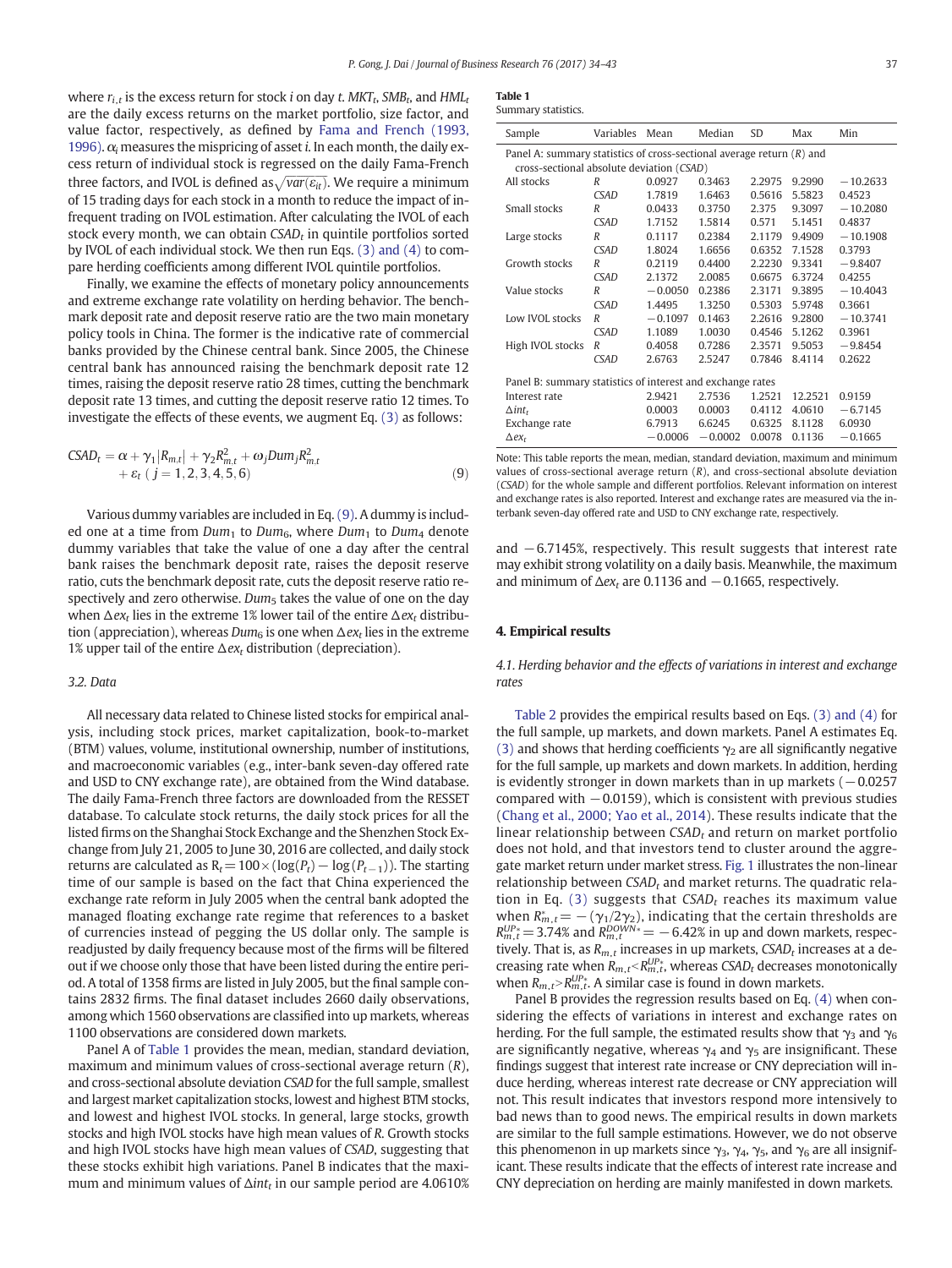<span id="page-4-0"></span>

| Table 2                                      |
|----------------------------------------------|
| Testing for herding toward market consensus. |

| Sample                                        | $\alpha$    | $\gamma_1$  | $\gamma_2$   | $\gamma_3$             | $\gamma_4$ | $\gamma_5$  | $\gamma_6$   | $\overline{R}^2$ |  |  |  |
|-----------------------------------------------|-------------|-------------|--------------|------------------------|------------|-------------|--------------|------------------|--|--|--|
| Panel A: regressions results based on Eq. (3) |             |             |              |                        |            |             |              |                  |  |  |  |
| Full sample                                   | $1.5367***$ | $0.1856***$ | $-0.0111***$ |                        |            |             |              | 0.11             |  |  |  |
|                                               | (50.6818)   | (6.4041)    | $(-2.6681)$  |                        |            |             |              |                  |  |  |  |
| Up market                                     | $1.5305***$ | $0.1188***$ | $-0.0159***$ |                        |            |             |              | 0.02             |  |  |  |
|                                               | (44.3309)   | (3.4649)    | $(-3.1367)$  |                        |            |             |              |                  |  |  |  |
| Down market                                   | $1.5505***$ | $0.3299***$ | $-0.0257***$ |                        |            |             |              | 0.27             |  |  |  |
|                                               | (38.9703)   | (9.0559)    | $(-5.2744)$  |                        |            |             |              |                  |  |  |  |
| Panel B: regressions results based on Eq. (4) |             |             |              |                        |            |             |              |                  |  |  |  |
|                                               | $1.5404***$ | $0.1800***$ | $-0.0091**$  | $-0.0052$ <sup>*</sup> | 0.0004     | $-0.1743$   | $-0.3368***$ | 0.11             |  |  |  |
| Full sample                                   | (50.7544)   | (6.2269)    | $(-2.1928)$  | $(-1.8716)$            | (0.0926)   | $(-0.6732)$ | $(-2.6452)$  |                  |  |  |  |
|                                               | $1.5329***$ | $0.1161***$ | $-0.0148***$ | $-0.0087$              | 0.0089     | $-0.1120$   | 0.2802       | 0.02             |  |  |  |
| Up market                                     | (63.1697)   | (5.2743)    | $(-3.7930)$  | $(-1.6172)$            | (1.0335)   | $(-0.4245)$ | (0.7386)     |                  |  |  |  |
|                                               | $1.5576***$ | $0.3196***$ | $-0.0234***$ | $-0.0063***$           | 0.0011     | $-0.4606$   | $-0.3662***$ | 0.28             |  |  |  |
| Down market                                   | (39.4273)   | (9.0298)    | $(-4.6570)$  | $(-3.2575)$            | (0.5297)   | $(-1.6377)$ | $(-3.4787)$  |                  |  |  |  |

Note: Panels A and B of this table report the regression results of Eqs. [\(3\) and \(4\),](#page-2-0) respectively, for the full sample, up markets, and down markets. The numbers in the parentheses are t-statistics based on [Newey and West's \(1987\)](#page-9-0) heteroscedasticity and autocorrelation consistent standard errors.  $\overline{R}^2$  is the adjusted  $R^2$ .

Represents statistical significance at the 1% level.

\*\* Represents statistical significance at the 5% level.

Represents statistical significance at the 10% level.

#### 4.2. Herding at size and BTM levels

[Tables 3 and 4](#page-5-0) report the regression results based on Eqs. [\(3\) and \(4\)](#page-2-0) across different portfolios sorted by size and BTM value for the full sample and under different market conditions. Size-based quintile portfolios and BTM value-ranked portfolios are constructed based on month-end market capitalization and BTM values and are re-sorted every month to track the changes of each stock during the sample period.

Panel A of [Table 3](#page-5-0) shows that herding is observed across different sizes of quintile portfolios for the full sample, up markets and down markets. The herding level increases monotonically from the smallest to the largest portfolio in up markets. No obvious different herding patterns exist across these portfolios in down markets, but the largest portfolio displays the weakest herding. Small stocks are confronted with serious information asymmetry, which may cause them to easily follow the market consensus. Hence, determining that the herding level of the smallest portfolio is weakest for the full sample and in up markets is interesting. We propose two possible reasons to answer this question. First, many newly issued stocks are found in the smallest portfolio. These stocks may be less affected by market movement, such that a weak herding level in the smallest portfolio is observed. Second, large stocks are subject to great coverage by analysts and are likely to undergo fundamental herding. [Yao et al. \(2014\)](#page-9-0) find that the largest quintile portfolio displays high herding level in the Chinese stock market. Panel B shows the effects of variations in interest and exchange rates on herding. For the full sample, as well as in down markets, CNY depreciation obviously induces herding at quintile portfolios with different sizes, whereas interest rate increase does not affect herding in the two



Fig. 1. Relationship between daily  $CSAD_t$  and the corresponding equally weighted market return.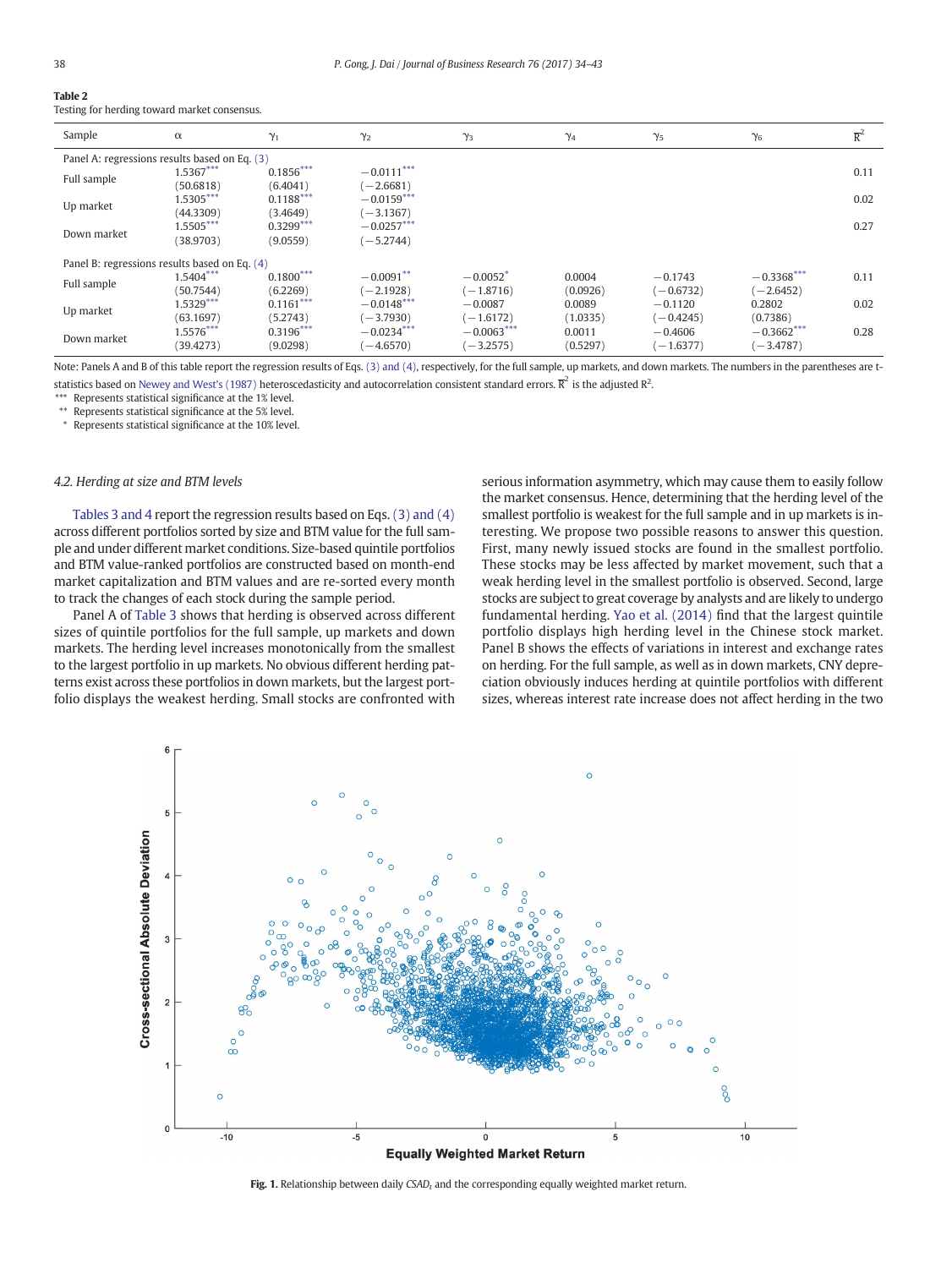<span id="page-5-0"></span>

Regression results of the daily  $\emph{CSAD}_t$  for portfolios sorted by market capitalization.

| Sample                                        | $\alpha$    | $\gamma_1$  | $\gamma_2$               | $\overline{R}^2$ | Sample                                          | $\alpha$                 | $\gamma_1$  | $\gamma_2$             | $\gamma_3$             | $\gamma_4$            | $\gamma_5$   | $\gamma_6$   | $\overline{\mathrm{R}}^2$ |
|-----------------------------------------------|-------------|-------------|--------------------------|------------------|-------------------------------------------------|--------------------------|-------------|------------------------|------------------------|-----------------------|--------------|--------------|---------------------------|
| Panel A: regressions results based on Eq. (3) |             |             |                          |                  | Panel B: regressions results based on Eq. $(4)$ |                          |             |                        |                        |                       |              |              |                           |
| Full sample                                   |             |             |                          |                  | Full sample                                     |                          |             |                        |                        |                       |              |              |                           |
| 1 (Smallest)                                  | $1.5032***$ | $0.1546***$ | $-0.0078$ <sup>*</sup>   | 0.09             | 1 (Smallest)                                    | $1.5059***$              | $0.1506***$ | $-0.0059$              | $-0.0035$              | 0.0014                | $-0.0411$    | $-0.3425***$ | 0.09                      |
|                                               | (48.9267)   | (5.2631)    | $(-1.8347)$              |                  |                                                 | (48.7612)                | (5.0890)    | $(-1.3667)$            | $(-1.2573)$            | (0.3158)              | $(-0.1679)$  | $(-2.6621)$  |                           |
| 2                                             | $1.5516***$ | $0.1642***$ | $-0.0096**$              | $0.09$ 2         |                                                 | $1.5543***$              | $0.1601***$ | $-0.0080*$             | $-0.0027$              | $-0.0019$             | $-0.0274$    | $-0.3405***$ | 0.09                      |
|                                               | (51.7068)   | (5.7001)    | $(-2.2866)$              |                  |                                                 | (51.4992)                | (5.5198)    | $(-1.8933)$            | $(-0.9769)$            | $(-0.3931)$           | $(-0.1144)$  | $(-2.8592)$  |                           |
| 3                                             | $1.5733***$ | $0.1791***$ | $-0.0115***$             | 0.09             | $\overline{3}$                                  | $1.5768***$              | $0.1739***$ | $-0.0096**$            | $-0.0056$ **           | $-0.0003$             | $-0.1129$    | $-0.3227**$  | 0.09                      |
|                                               | (50.2730)   | (5.8980)    | $(-2.6032)$              |                  |                                                 | (50.1269)                | (5.6937)    | $(-2.1349)$            | $(-2.1084)$            | $(-0.0661)$           | $(-0.4382)$  | $(-2.3589)$  |                           |
| 4                                             | $1.5653***$ | $0.1965***$ | $-0.0138***$             | $0.10 \quad 4$   |                                                 | $1.5691***$              | $0.1907***$ | $-0.0119***$           | $-0.0048$ <sup>*</sup> | $-0.0000$             | $-0.1876$    | $-0.3449**$  | 0.10                      |
|                                               | (49.6841)   | (6.4621)    | $(-3.1830)$              |                  |                                                 | (49.5821)                | (6.2305)    | $(-2.7459)$            | $(-1.7107)$            | $(-0.0087)$           | $(-0.8147)$  | $(-2.4282)$  |                           |
| 5 (Largest)                                   | 1.4890***   | $0.2314***$ | $-0.0123***$             | 0.15             | 5 (Largest)                                     | $1.4951***$              | $0.2221***$ | $-0.0098$ **           | $-0.0094$ **           | 0.0030                | $-0.5104$    | $-0.3350**$  | 0.16                      |
|                                               | (45.3147)   | (7.8231)    | $(-2.8785)$              |                  |                                                 | (45.9838)                | (7.7653)    | $(-2.2380)$            | $(-2.4559)$            | (0.8298)              | $(-1.2403)$  | $(-2.1907)$  |                           |
| Up market                                     |             |             |                          |                  | Up market                                       |                          |             |                        |                        |                       |              |              |                           |
| 1 (Smallest)                                  | $1.4967***$ | $0.0555***$ | $-0.0079**$              | $0.00\,$         | 1 (Smallest)                                    | $1.4995***$              | $0.0527***$ | $-0.0066$ <sup>*</sup> | $-0.0097$              | $0.0143$ <sup>*</sup> | $-0.0666$    | 0.4889       | 0.01                      |
|                                               | (61.0092)   | (2.5027)    | $(-2.1918)$              |                  |                                                 | (61.0195)                | (2.3651)    | $(-1.6660)$            | $(-1.5555)$            | (1.7384)              | $(-0.1467)$  | (1.2812)     |                           |
| 2                                             | $1.5446***$ | $0.0734***$ | $-0.0119***$             | $0.01$ 2         |                                                 | 1.5468***                | $0.0711***$ | $-0.0110***$           | $-0.0080$              | 0.0096                | $-0.0778$    | 0.3957       | 0.01                      |
|                                               | (63.6554)   | (3.3487)    | $(-3.3167)$              |                  |                                                 | (63.5729)                | (3.2218)    | $(-2.8083)$            | $(-1.4188)$            | (1.2065)              | $(-0.2769)$  | (1.0389)     |                           |
| 3                                             | $1.5641***$ | $0.1043***$ | $-0.0161***$             | $0.01 \quad 3$   |                                                 | $1.5663***$              | $0.1019***$ | $-0.0149***$           | $-0.0091$              | 0.0088                | $-0.0791$    | 0.3062       | 0.01                      |
|                                               | (62.5662)   | (4.6188)    | $(-4.3640)$              |                  |                                                 | (62.4758)                | (4.4784)    | $(-3.7086)$            | $(-1.5745)$            | (1.0717)              | $(-0.2732)$  | (0.7802)     |                           |
| 4                                             | $1.5632***$ | $0.1390***$ | $-0.0200***$             | $0.02 \quad 4$   |                                                 | $1.5657***$              | $0.1360***$ | $-0.0191***$           | $-0.0073$              | 0.0078                | $-0.1871$    | 0.2130       | 0.02                      |
|                                               | (62.3408)   | (6.1365)    | $(-5.4096)$              |                  |                                                 | (62.2374)                | (5.9570)    | $(-4.7250)$            | $(-1.2514)$            | (0.9549)              | $(-0.6438)$  | (0.5410)     |                           |
| 5(Largest)                                    | 1.4825***   | $0.2191***$ | $-0.0236***$             | 0.06             | 5 (Largest)                                     | $1.4848***$              | $0.2159***$ | $-0.0222***$           | $-0.0094$              | 0.0052                | $-0.1667$    | 0.0160       | 0.06                      |
|                                               | (54.9549)   | (8.9867)    | $(-5.9310)$              |                  |                                                 | (54.8561)                | (8.7928)    | $(-5.1048)$            | $(-1.5085)$            | (0.5836)              | $(-0.5331)$  | (0.0377)     |                           |
|                                               |             |             |                          |                  |                                                 |                          |             |                        |                        |                       |              |              |                           |
| Down market                                   |             |             |                          |                  | Down market                                     |                          |             |                        |                        |                       |              |              |                           |
| 1 (Smallest)                                  | $1.5323***$ | $0.3319***$ | $-0.0270***$             | 0.26             | 1 (Smallest)                                    | $1.5380***$              | $0.3236***$ | $-0.0248***$           | $-0.0040$              | 0.0018                | $-0.2967$    | $-0.3792**$  | 0.26                      |
|                                               | (55.4405)   | (14.9825)   | $(-9.5049)$              |                  |                                                 | (55.6406)                | (14.5082)   | $(-8.3215)$            | $(-1.3751)$            | (0.5409)              | $(-1.1353)$  | $(-2.4828)$  |                           |
| 2                                             | $1.5761***$ | $0.3378***$ | $-0.0280***$             | 0.27             | 2                                               | $1.5822***$              | $0.3289***$ | $-0.0260***$           | $-0.0035$              | $-0.0014$             | $-0.2577$    | $-0.3722**$  | 0.27                      |
|                                               | (58.2103)   | (15.5659)   | $(-$                     |                  |                                                 | (58.4210)                | (15.0520)   | $(-8.8951)$            | $(-1.2186)$            | $(-0.4318)$           | $(-1.0065)$  | $(-2.4871)$  |                           |
|                                               | $1.5939***$ | $0.3364***$ | 10.0540)<br>$-0.0278***$ |                  |                                                 |                          | $0.3265***$ |                        |                        |                       |              |              |                           |
| 3                                             |             |             |                          | $0.24 - 3$       |                                                 | $1.6007***$              |             | $-0.0254***$           | $-0.0068***$           | 0.0005                | $-0.3920$    | $-0.3478**$  | 0.25                      |
|                                               | (55.2919)   | (14.5564)   | $(-9.3596)$              |                  |                                                 | (55.5669)<br>$1.5759***$ | (14.0457)   | $(-8.1532)$            | $(-2.2254)$            | (0.1442)              | $(-1.4395)$  | $(-2.1849)$  |                           |
| 4                                             | $1.5689***$ | $0.3310***$ | $-0.0270***$             | $0.24$ 4         |                                                 |                          | $0.3207***$ | $-0.0246***$           | $-0.0061*$             | 0.0005                | $-0.4074$    | $-0.3791**$  | 0.24                      |
|                                               | (53.6283)   | (14.1131)   | $(-8.9719)$              |                  |                                                 | (53.9067)                | (13.5964)   | $(-7.7934)$            | $(-1.9591)$            | (0.1576)              | $(-1.4741)$  | $(-2.3469)$  |                           |
| 5 (Largest)                                   | $1.4811***$ | $0.3125***$ | $-0.0188***$             | 0.25             | 5 (Largest)                                     | $1.4909***$              | $0.2982***$ | $-0.0160***$           | $-0.0111***$           | 0.0042                | $-0.9516***$ | $-0.3582**$  | 0.27                      |
|                                               | (44.3711)   | (11.6811)   | $(-5.4717)$              |                  |                                                 | (44.9170)                | (11.1330)   | $(-4.4537)$            | $(-3.1521)$            | (1.0679)              | $(-3.0326)$  | $(-1.9529)$  |                           |

Note: Panels A and B of this table report the regressions results of Eqs. [\(3\) and \(4\),](#page-2-0) respectively, for size-based quintile portfolios for the full sample, up markets, and down markets; portfolios are constructed based on month-end market capitalization. The numbers in the parentheses are t-statistics based on [Newey and West's \(1987\)](#page-9-0) heteroscedasticity and autocorrela-

tion consistent standard errors.  $\overline{\mathsf{R}}^2$  is the adjusted  $\mathsf{R}^2$ .

Represents statistical significance at the 1% level.

\*\* Represents statistical significance at the 5% level.

Represents statistical significance at the 10% level.

smallest portfolios. These results reflect that large stocks generally have high trading volumes and high total debt ratio such that they respond intensively to interest rate increase. Moreover, the coefficient of  $\gamma_4$  in the smallest portfolio is significantly positive in up markets, whereas  $\gamma_5$  in the largest portfolio is significantly negative in down markets. As stated earlier, these results suggest that interest rate decrease and CNY appreciation as good news to the Chinese stock market will amplify herding in up markets but will weaken it in down markets.

[Table 4](#page-6-0) reports the regression results of portfolios sorted by BTM values. The lowest and highest BTM value portfolios are characterized as growth stocks and value stocks, respectively ([Fama & French,](#page-9-0) [1993\)](#page-9-0). Panel A of [Table 4](#page-6-0) indicates that herding patterns are observed across different BTM quintile portfolios for the full sample, up markets, and down markets since herding coefficients  $\gamma_2$  are all significantly negative. The results suggest that investors exhibit a higher level of herding in growth stocks ( $\gamma_2$  = -0.0117) than in value stocks ( $\gamma_2$  = -0.0090) for the full sample. In addition, herding level decreases monotonically from the lowest BTM portfolio to the highest BTM portfolio in up markets, whereas the lowest and highest BTM portfolios exhibit a weaker herding level compared with the 2nd, 3rd, and 4th portfolios in down markets. In general, the high herding level of growth stocks may be attributed to increased difficulty in measuring the intrinsic value of these stocks and that growth stock prices are influenced more by investor behavior rather than by fundamental valuation. With regard to the influence of variations in interest and exchange rates on herding, Panel B shows that for the full sample, CNY depreciation leads to herding across different BTM quintile portfolios. By contrast, interest rate increase has no effect on herding in the two lowest BTM quintiles. [Fama and](#page-9-0) [French \(1992\)](#page-9-0) point out that low BTM firms are persistently strong performers, whereas high BTM firms are persistently weak performers. Thus, value stocks are likely to be financially constrained and confronted with high external financing costs and even credit rationing. Consequently, value stocks are more sensitive to interest rate variations than growth stocks. Moreover, we find that interest rate increase and CNY depreciation will amplify herding across different BTM portfolios in down markets. However, this case does not hold in up markets. Interestingly, the significantly negative  $\gamma_5$  in the two lowest BTM quintiles in down markets reflect that good news in down days increases the divergence of opinions of investors and weakens herding in the stock market.

#### 4.3. Idiosyncratic volatility and intentional herding

We aim to detect intentional herding by comparing herding patterns in different IVOL portfolios. Panel A of [Table 5](#page-7-0) shows that the herding level of the highest IVOL quintile portfolio ( $\gamma_2 = -0.0124$ ) is twice that of the lowest quintile portfolio ( $\gamma_2$  = -0.0057), thereby suggesting that intentional herding occurs in the Chinese stock market. Panel B shows that interest rate increase and CNY depreciation significantly affect herding behavior in the first four IVOL quintiles, whereas the highest IVOL quintile remains unaffected.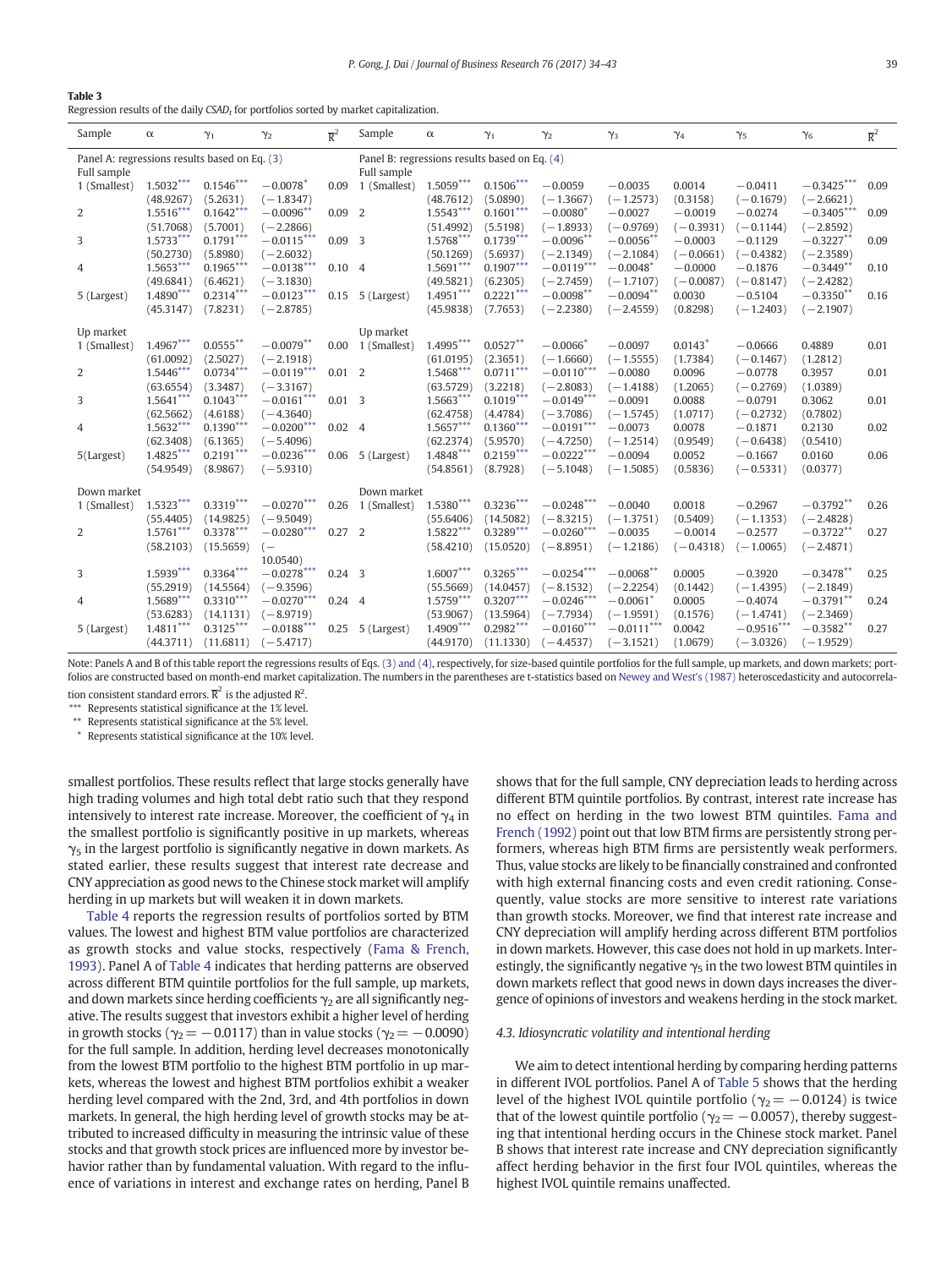<span id="page-6-0"></span>

| Table 4 |  |  |  |
|---------|--|--|--|
|---------|--|--|--|

Regression results of the daily CSAD, for portfolios sorted by BTM value.

| Sample                                        | $\alpha$    | $\gamma_1$  | $\gamma_2$   | $\overline{R}^2$ | Sample                                        | $\alpha$    | $\gamma_1$  | $\gamma_2$             | $\gamma_3$   | $\gamma_4$  | $\gamma_{5}$ | $\gamma_6$   | $\overline{R}^2$ |
|-----------------------------------------------|-------------|-------------|--------------|------------------|-----------------------------------------------|-------------|-------------|------------------------|--------------|-------------|--------------|--------------|------------------|
| Panel A: regressions results based on Eq. (3) |             |             |              |                  | Panel B: regressions results based on Eq. (4) |             |             |                        |              |             |              |              |                  |
| Full sample                                   |             |             |              |                  | Full sample                                   |             |             |                        |              |             |              |              |                  |
| 1 (Lowest)                                    | $1.8652***$ | $0.2040***$ | $-0.0117***$ | 0.10             | 1 (Lowest)                                    | $1.8689***$ | $0.1985***$ | $-0.0097*$             | $-0.0049$    | 0.0033      | $-0.2380$    | $-0.3184**$  | 0.10             |
|                                               | (52.4036)   | (5.9254)    | $(-2.3513)$  |                  |                                               | (52.4159)   | (5.7518)    | $(-1.9485)$            | $(-1.5057)$  | (0.6664)    | $(-0.8224)$  | $(-1.9736)$  |                  |
| 2                                             | $1.6677***$ | $0.2032***$ | $-0.0134***$ | 0.10             | 2                                             | $1.6715***$ | $0.1974***$ | $-0.0119***$           | $-0.0038$    | $-0.0013$   | $-0.2298$    | $-0.3171**$  | 0.10             |
|                                               | (51.6486)   | (6.3320)    | $(-2.9152)$  |                  |                                               | (51.6493)   | (6.1406)    | $(-2.5990)$            | $(-1.2940)$  | $(-0.2753)$ | $(-0.8877)$  | $(-2.2175)$  |                  |
| 3                                             | $1.5282***$ | $0.1870***$ | $-0.0120***$ | 0.10             | $\overline{\mathbf{3}}$                       | $1.5320***$ | $0.1813***$ | $-0.0098***$           | $-0.0065**$  | 0.0006      | $-0.1353$    | $-0.3455***$ | 0.10             |
|                                               | (50.0176)   | (6.3443)    | $(-2.8638)$  |                  |                                               | (50.0593)   | (6.1758)    | $(-2.3219)$            | $(-2.3528)$  | (0.1522)    | $(-0.5166)$  | $(-2.7060)$  |                  |
| 4                                             | $1.3951***$ | $0.1749***$ | $-0.0110***$ | 0.10             | $\overline{4}$                                | $1.3986***$ | $0.1697***$ | $-0.0089**$            | $-0.0053*$   | 0.0000      | $-0.0918$    | $-0.3657***$ | 0.10             |
|                                               | (48.1761)   | (6.2844)    | $(-2.7531)$  |                  |                                               | (48.0797)   | (6.0771)    | $(-2.2037)$            | $(-1.8816)$  | (0.0061)    | $(-0.3566)$  | $(-2.9019)$  |                  |
| 5 (Highest)                                   | $1.2144***$ | $0.1727***$ | $-0.0090***$ | 0.12             | 5 (Highest)                                   | $1.2183***$ | $0.1669***$ | $-0.0068$ <sup>*</sup> | $-0.0070***$ | $-0.0002$   | $-0.1574$    | $-0.3138***$ | 0.13             |
|                                               | (43, 4808)  | (7.0513)    | $(-2.5959)$  |                  |                                               | (43.6296)   | (6.8821)    | $(-1.9381)$            | $(-2.6891)$  | $(-0.0498)$ | $(-0.5247)$  | $(-2.8778)$  |                  |
|                                               |             |             |              |                  |                                               |             |             |                        |              |             |              |              |                  |
| Up market                                     |             |             |              |                  | Up market                                     |             |             |                        |              |             |              |              |                  |
| 1 (Lowest)                                    | $1.8250***$ | $0.1732***$ | $-0.0232***$ | 0.03             | 1 (Lowest)                                    | $1.8281***$ | $0.1699***$ | $-0.0217***$           | $-0.0096$    | 0.0137      | $-0.1359$    | 0.3525       | 0.03             |
|                                               | (61.6126)   | (6.4720)    | $(-5.3127)$  |                  |                                               | (61.5462)   | (6.3043)    | $(-4.5557)$            | $(-1.3988)$  | (1.4168)    | $(-0.3960)$  | (0.7582)     |                  |
| 2                                             | $1.6637***$ | $0.1270***$ | $-0.0179***$ | 0.02             | 2                                             | 1.6664***   | $0.1237***$ | $-0.0166***$           | $-0.0088$    | 0.0090      | $-0.1745$    | 0.2102       | 0.02             |
|                                               | (63.9369)   | (5.4001)    | $(-4.6488)$  |                  |                                               | (63.8448)   | (5.2230)    | $(-3.9585)$            | $(-1.4646)$  | (1.0568)    | $(-0.5788)$  | (0.5146)     |                  |
| 3                                             | $1.5291***$ | $0.1041***$ | $-0.0157***$ | $0.01$ 3         |                                               | $1.5314***$ | $0.1014***$ | $-0.0142***$           | $-0.0098$    | 0.0080      | $-0.0997$    | 0.2015       | 0.01             |
|                                               | (63.1942)   | (4.7614)    | $(-4.3856)$  |                  |                                               | (63.1076)   | (4.6044)    | $(-3.6612)$            | $(-1.5338)$  | (1.0078)    | $(-0.3556)$  | (0.5305)     |                  |
| 4                                             | 1.3969***   | $0.0972***$ | $-0.0142***$ | $0.01 \quad 4$   |                                               | 1.3988***   | $0.0953***$ | $-0.0131***$           | $-0.0082$    | 0.0092      | $-0.0293$    | 0.3343       | 0.01             |
|                                               | (60, 4092)  | (4.6537)    | $(-4.1698)$  |                  |                                               | (60.3300)   | (4.5301)    | $(-3.5290)$            | $(-1.5410)$  | (1.2169)    | $(-0.1093)$  | (0.9211)     |                  |
| 5 (Highest)                                   | $1.2231***$ | $0.1082***$ | $-0.0119***$ | 0.02             | 5 (Highest)                                   | $1.2250***$ | $0.1060***$ | $-0.0109***$           | $-0.0078$    | 0.0063      | $-0.0848$    | 0.2135       | 0.02             |
|                                               | (54.9038)   | (5.3739)    | $(-3.6207)$  |                  |                                               | (54.8155)   | (5.2271)    | $(-3.0411)$            | $(-1.5087)$  | (0.8711)    | $(-0.3284)$  | (0.6103)     |                  |
| Down market                                   |             |             |              |                  | Down market                                   |             |             |                        |              |             |              |              |                  |
| 1 (Lowest)                                    | $1.9097***$ | $0.3232***$ | $-0.0230***$ | 0.22             | 1 (Lowest)                                    | $1.9167***$ | $0.3130***$ | $-0.0206***$           | $-0.0059***$ | 0.0036      | $-0.5621**$  | $-0.3756***$ | 0.22             |
|                                               | (40.4436)   | (7.4946)    | $(-3.9493)$  |                  |                                               | (40.7034)   | (7.3843)    | $(-3.4165)$            | $(-2.7585)$  | (1.6382)    | $(-2.3157)$  | $(-2.6047)$  |                  |
| $\overline{2}$                                | $1.6811***$ | $0.3620***$ | $-0.0297***$ | 0.26             | 2                                             | $1.6881***$ | $0.3517***$ | $-0.0279***$           | $-0.0046**$  | $-0.0006$   | $-0.5161**$  | $-0.3278***$ | 0.26             |
|                                               | (40.8291)   | (9.1297)    | $(-5.7021)$  |                  |                                               | (41.2810)   | (9.0804)    | $(-5.2928)$            | $(-2.2321)$  | $(-0.3289)$ | $(-2.1408)$  | $(-2.8404)$  |                  |
| 3                                             | $1.5371***$ | $0.3524***$ | $-0.0291***$ | $0.28$ 3         |                                               | $1.5440***$ | $0.3425***$ | $-0.0265***$           | $-0.0077***$ | 0.0017      | $-0.4163$    | $-0.3536***$ | 0.28             |
|                                               | (38,7580)   | (9.6363)    | $(-6.0068)$  |                  |                                               | (39.1059)   | (9.5820)    | $(-5.3357)$            | $(-3.9118)$  | (0.9482)    | $(-1.6386)$  | $(-3.3865)$  |                  |
| 4                                             | $1.4022***$ | $0.3293***$ | $-0.0269***$ | 0.27             | $\overline{4}$                                | $1.4094***$ | $0.3189***$ | $-0.0243***$           | $-0.0064***$ | 0.0007      | $-0.3868$    | $-0.4004***$ | 0.28             |
|                                               | (37.2962)   | (9.5609)    | $(-5.8781)$  |                  |                                               | (37.6592)   | (9.4910)    | $(-5.1431)$            | $(-3.2931)$  | (0.2893)    | $(-1.2819)$  | $(-4.1197)$  |                  |
| 5 (Highest)                                   | $1.2094***$ | $0.3012***$ | $-0.0220***$ | 0.26             | 5 (Highest)                                   | $1.2166***$ | $0.2909***$ | $-0.0194***$           | $-0.0084***$ | 0.0005      | $-0.4115$    | $-0.3369***$ | 0.27             |
|                                               | (31.2627)   | (9.1071)    | $(-4.9650)$  |                  |                                               | (31.7587)   | (9.1222)    | $(-4.1375)$            | $(-3.8140)$  | (0.2292)    | $(-0.9000)$  | $(-3.1793)$  |                  |
|                                               |             |             |              |                  |                                               |             |             |                        |              |             |              |              |                  |

Note: Panels A and B of this table report the regressions results of Eqs. [\(3\) and \(4\),](#page-2-0) respectively, for BTM-based quintile portfolios for the full sample, up markets, and down markets; port-folios are constructed based on month-end BTM values in which stocks with negative BTM values are eliminated. The numbers in the parentheses are t-statistics based on [Newey and](#page-9-0)

[West's \(1987\)](#page-9-0) heteroscedasticity and autocorrelation consistent standard errors.  $\overline{\mathsf{R}}^2$  is the adjusted  $\mathsf{R}^2$ .

⁎⁎⁎ Represents statistical significance at the 1% level.

\*\* Represents statistical significance at the 5% level.

Represents statistical significance at the 10% level.

Then the following questions remain: what are the characteristics of different IVOL stocks and what drives high herding level in high IVOL stocks? [Table 6](#page-7-0) provides a clear picture of the composition of IVOL quintile portfolios. Specifically, this table reports the average across the months in the sample of the mean values within each month of various characteristics for the stock in each IVOL quintile portfolio. The characteristic variables include market capitalization (in billions of CNY), BTM ratio, volume (in billions of shares), systematic volatility (annualized in percentage), skewness, institutional ownership (in percentage), and number of institutions.<sup>1</sup>

The results in [Table 6](#page-7-0) exhibit interesting patterns. First, market capitalization and BTM ratio decrease monotonically as IVOL increases across quintiles, indicating that the highest IVOL stocks are generally small growth stocks. Second, the lowest and highest IVOL stocks have high trading volume, and systematic volatility increases monotonically as IVOL increases. Third, the monotonic increase in skewness as IVOL increases suggests that the highest IVOL stocks are attractive to investors who have skewness preference ([Bali, Cakici & Whitelaw, 2011](#page-9-0)) because these stocks have a small probability of a large gain. Finally, regardless of whether measured by institutional ownership or number of institutions, institutions exhibit a relative aversion for the highest IVOL stocks; that is, retail investors strongly prefer this type of stocks.

Subsequently, we investigate the cause of the high herding level in high IVOL stocks as shown in [Table 5](#page-7-0). We form IVOL portfolios controlling for the aforementioned characteristics and reexamine the herding level in these portfolios. For example, we form IVOL portfolios controlling for size by first forming quintile portfolios sorted by size every month. Then, in each size portfolio, we sort stocks into quintile portfolios ranked based on IVOL so that quintile 1 has the lowest IVOL stocks, whereas quintile 5 has the highest IVOL stocks. Finally, we reconstitute the quintile portfolios by sorting quintile  $k$  ( $k=1,2,3,4,5$ ) in each size portfolio into one quintile, thereby forming the IVOL quintile portfolios controlling for size.

[Table 7](#page-8-0) reports the herding coefficients based on Eq. [\(3\)](#page-2-0) sorted by IVOL after controlling for various characteristics. The results show that after controlling for size, BTM ratio, volume and skewness, the herding level changes slightly compared with the no control group. Therefore, these characteristics may not be the cause of the high herding level among the highest IVOL stocks. Moreover, we still find that the herding level of the highest IVOL quintile portfolio is twice that of the lowest quintile portfolio after controlling for systematic volatility, indicating that the high herding level in the highest IVOL quintile portfolio does not arise from systematic risks in the stock market. The most impressive results in [Table 7](#page-8-0) are obtained after controlling for institutional ownership or number of institutions. The herding levels of the two highest quintile portfolios weaken, whereas the herding levels of the two lowest quintile portfolios strengthen. Therefore, retail investors play an important role in amplifying the herding among the highest IVOL stocks. This

 $1$  Skewness is the measure of the third central moment of returns; systematic volatility is calculated as the standard deviation of estimated systematic returns according to Eq. [\(8\).](#page-2-0)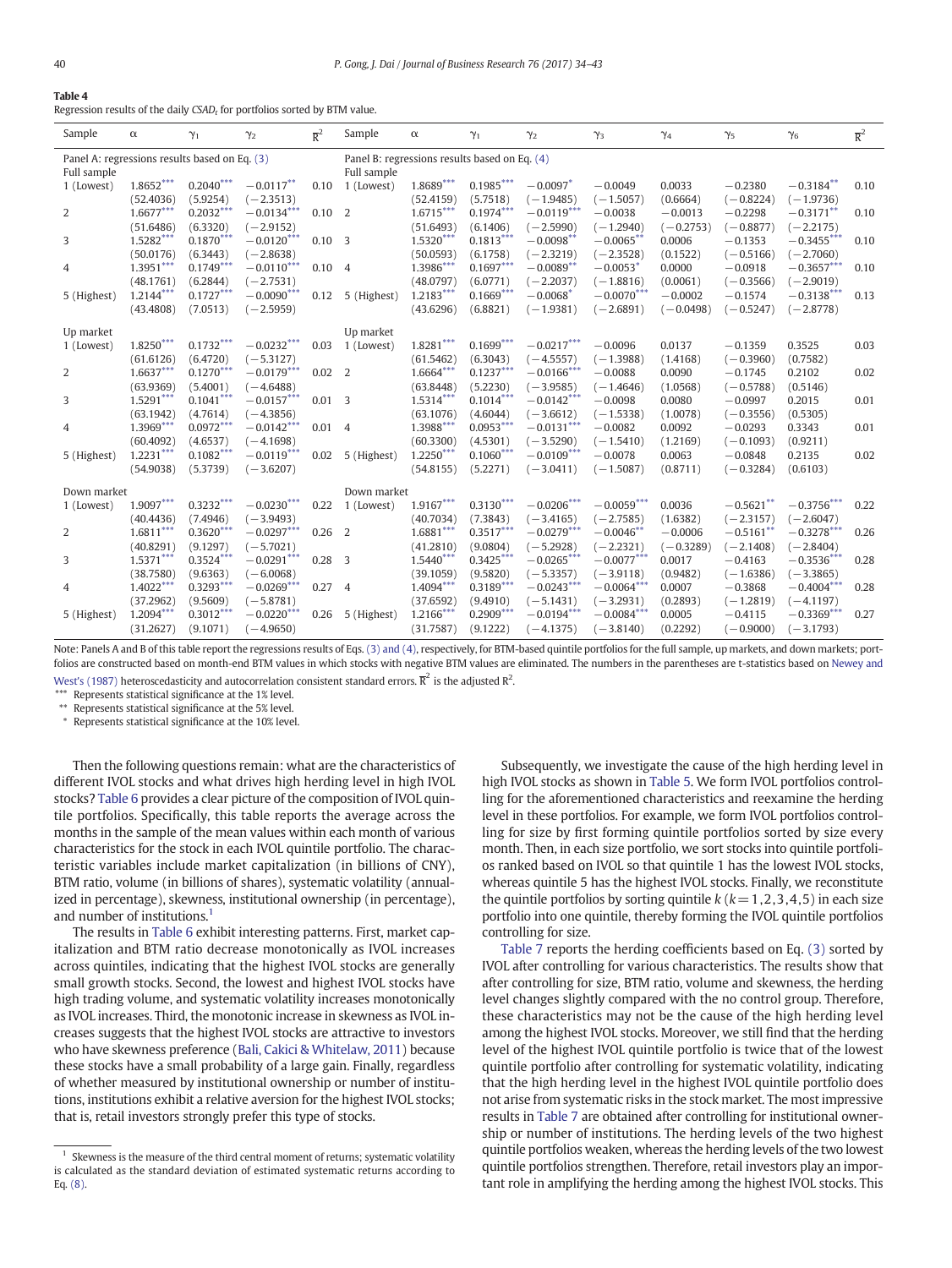#### <span id="page-7-0"></span>Table 5

Regression results of the daily  $CSAD_t$  for portfolios sorted by IVOL.

| Sample         | $\alpha$                                                     | $\gamma_1$              | $\gamma_2$                 | $\gamma_3$             | $\gamma_4$  | $\gamma_5$  | $\gamma_6$      | $\overline{\mathrm{R}}^2$ |
|----------------|--------------------------------------------------------------|-------------------------|----------------------------|------------------------|-------------|-------------|-----------------|---------------------------|
|                | Panel A: regressions results based on Eq. (3)                |                         |                            |                        |             |             |                 |                           |
| 1 (Lowest)     | $0.8726***$                                                  | $0.1628^{***}$          | $-0.0057$ <sup>*</sup>     |                        |             |             |                 | 0.20                      |
|                | (37.8940)<br>$1.1607***$                                     | (7.6736)<br>$0.1736***$ | $(-1.8602)$<br>$-0.0089**$ |                        |             |             |                 | 0.14                      |
| $\overline{2}$ | (43.7142)                                                    | (6.8189)                | $(-2.3994)$                |                        |             |             |                 |                           |
|                | $1.4058***$                                                  | $0.1995***$             | $-0.0136***$               |                        |             |             |                 | 0.12                      |
| 3              | (47.6226)                                                    | (7.1492)                | $(-3.3981)$                |                        |             |             |                 |                           |
| 4              | $1.7174***$                                                  | $0.2095***$             | $-0.0162***$               |                        |             |             |                 | 0.09                      |
|                | (51.6220)<br>2.4389***                                       | (6.7014)<br>$0.1851***$ | $(-3.5889)$<br>$-0.0124**$ |                        |             |             |                 | 0.05                      |
| 5 (Highest)    | (58,7092)                                                    | (4.7828)                | $(-2.2974)$                |                        |             |             |                 |                           |
|                |                                                              |                         |                            |                        |             |             |                 |                           |
|                | Panel B: regressions results based on Eq. (4)<br>$0.8764***$ | $0.1572^{***}$          | $-0.0038$                  | $-0.0065***$           | 0.0024      | $-0.2625$   | $-0.2584**$     | 0.20                      |
| 1 (Lowest)     |                                                              |                         |                            |                        |             |             | $(-$            |                           |
|                | (38.1935)                                                    | (7.5289)                | $(-1.2121)$                | $(-2.8364)$            | (0.8894)    | $(-0.9474)$ | 2.5449)         |                           |
|                | $1.1651***$                                                  | $0.1670***$             | $-0.0073*$                 | $-0.0051***$           | 0.0004      | $-0.3589$   | $-0.2957**$     | 0.14                      |
| 2              | (44.0529)                                                    | (6.6414)                | $(-1.9566)$                | $(-2.0076)$            | (0.1178)    | $(-1.3732)$ | $(-$<br>2.5092) |                           |
|                | $1.4099***$                                                  | $0.1935***$             | $-0.0121***$               | $-0.0048$ <sup>*</sup> | 0.0007      | $-0.3123$   | $-0.2903*$      | 0.12                      |
| 3              | (47.7518)                                                    | (6.9531)                | $(-2.9858)$                | $(-1.8583)$            | (0.1755)    | $(-1.2599)$ | $(-$<br>1.9178) |                           |
|                | $1.7221***$                                                  | $0.2025***$             | $-0.0141***$               | $-0.0057**$            | 0.0002      | $-0.2920$   | $-0.3859**$     | 0.09                      |
| 4              | (51.7307)                                                    | (6.5248)                | $(-3.1488)$                | $(-1.9894)$            | (0.0392)    | $(-1.0887)$ | $(-$<br>2.5285) |                           |
|                | $2.4432***$                                                  | $0.1785^{***}$          | $-0.0113***$               | $-0.0044$              | $-0.0021$   | $-0.4047$   | $-0.2291$       | 0.05                      |
| 5 (Highest)    | (58.5772)                                                    | (4.5817)                | $(-2.0896)$                | $(-1.0252)$            | $(-0.3045)$ | $(-1.0733)$ | $(-$<br>1.4430) |                           |

Note: Panels A and B of this table report the regressions results of Eqs. [\(3\) and \(4\)](#page-2-0), respectively, for IVOL-based quintile portfolios; portfolios are constructed based on Eq. [\(8\)](#page-2-0) each month. The numbers in the parentheses are t-statistics based on [Newey and West's \(1987\)](#page-9-0) heteroscedasticity and autocorrelation consistent standard errors.  $\overline{\mathrm{R}}^2$  is the adjusted  $\mathrm{R}^2$ .

Represents statistical significance at the 1% level.

⁎⁎ Represents statistical significance at the 5% level.

⁎ Represents statistical significance at the 10% level.

finding is consistent with previous studies, which indicate that retail investors demonstrate gambling propensity in the stock market. [Kumar](#page-9-0) [\(2009\)](#page-9-0) argues that certain groups of retail investors exhibit preference for lottery-type stocks, which he defines as low-priced stocks with high IVOL and high idiosyncratic skewness. He further argues that the gambling preferences of retail investors are reflected in their stock investment decisions. [Foucault, Sraer, and Thesmar \(2011\)](#page-9-0) find that retail trading endogenously has a positive causal effect on IVOL, suggesting that retail investors behave as noise traders. [Kumar, Page, and Spalt](#page-9-0) [\(2016\)](#page-9-0) report that correlated trading by gambling-motivated investors generates excess return co-movement among lottery-type stocks. In summary, stocks with high IVOL are attractive to investors, particularly among retail investors. Therefore, high IVOL stocks may trigger irrational behavior among retail investors, particularly under market stress. Consequently, a high herding level occurs in the highest IVOL quintile.

#### 4.4. Monetary policy announcements and extreme exchange rate volatility

Panel A of [Table 8](#page-8-0) reports the effects of monetary policy announcements on investor behavior. The empirical results show that after a contractionary monetary policy shock, an announcement of raising the benchmark deposit rate leads to herding behavior since  $\omega_1$  is significantly negative, whereas an increase in the deposit reserve ratio does not lead to herding. By contrast, after an easy monetary policy shock (cutting the benchmark deposit rate or cutting the deposit reserve ratio), the aggregate market displays "anti-herding" behavior since  $\omega_3$ and  $\omega_4$  are both significantly positive and higher than the absolute value of  $\gamma_2$ . Panel B shows that the extreme 1% CNY appreciation level does not induce herding, whereas the 1% CNY depreciation level significantly leads to herding. This result is consistent with the early finding that local currency depreciation is considered bad news for emerging markets, thereby reducing the attractiveness of the stock market and triggering intensive response by investors.

#### 5. Conclusion

Interest and exchange rates are two important macroeconomic variables that considerably affect the stock returns. In this study, we examine whether variations in interest and exchange rates induce investors' tendency to herd in the Chinese stock market.

Our results show that interest rate increase and CNY depreciation will induce herding behavior. This phenomenon is mainly manifested

#### Table 6

Summary statistics for quintile portfolios of stocks sorted by IVOL.

| Ouintile | <b>IVOL</b> | Size    | BTM ratio | Volume | <b>SVOL</b> | Skewness | IO      | NI        |
|----------|-------------|---------|-----------|--------|-------------|----------|---------|-----------|
| Lowest   | 17.0504     | 29.3110 | 0.4748    | 0.2438 | 32.7937     | 0.2202   | 31.6574 | 21<br>ر ے |
|          | 24.0289     | 12.2750 | 0.3699    | 0.1951 | 34.8246     | 0.3110   | 30.9123 | 19        |
|          | 29.7396     | 9.9150  | 0.3196    | 0.1901 | 35.7935     | 0.3710   | 31.0619 | 19        |
|          | 36.6626     | 8.7250  | 0.2872    | 0.2048 | 36.9732     | 0.4465   | 30.4474 | 18        |
| Highest  | 51.0285     | 7.2370  | 0.2557    | 0.2437 | 38.6931     | 0.4689   | 28.1900 | 15        |

Note: This table reports the average across the months in the sample of the mean values within each month of various characteristics for the stock in each IVOL quintile portfolio. The characteristic variables include IVOL (annualized in percentage), market capitalization (in billions of CNY), BTM ratio, volume (in billions of shares), systematic volatility (SVOL, annualized in percentage), skewness, institutional ownership (IO, in percentage) and number of institutions (NI).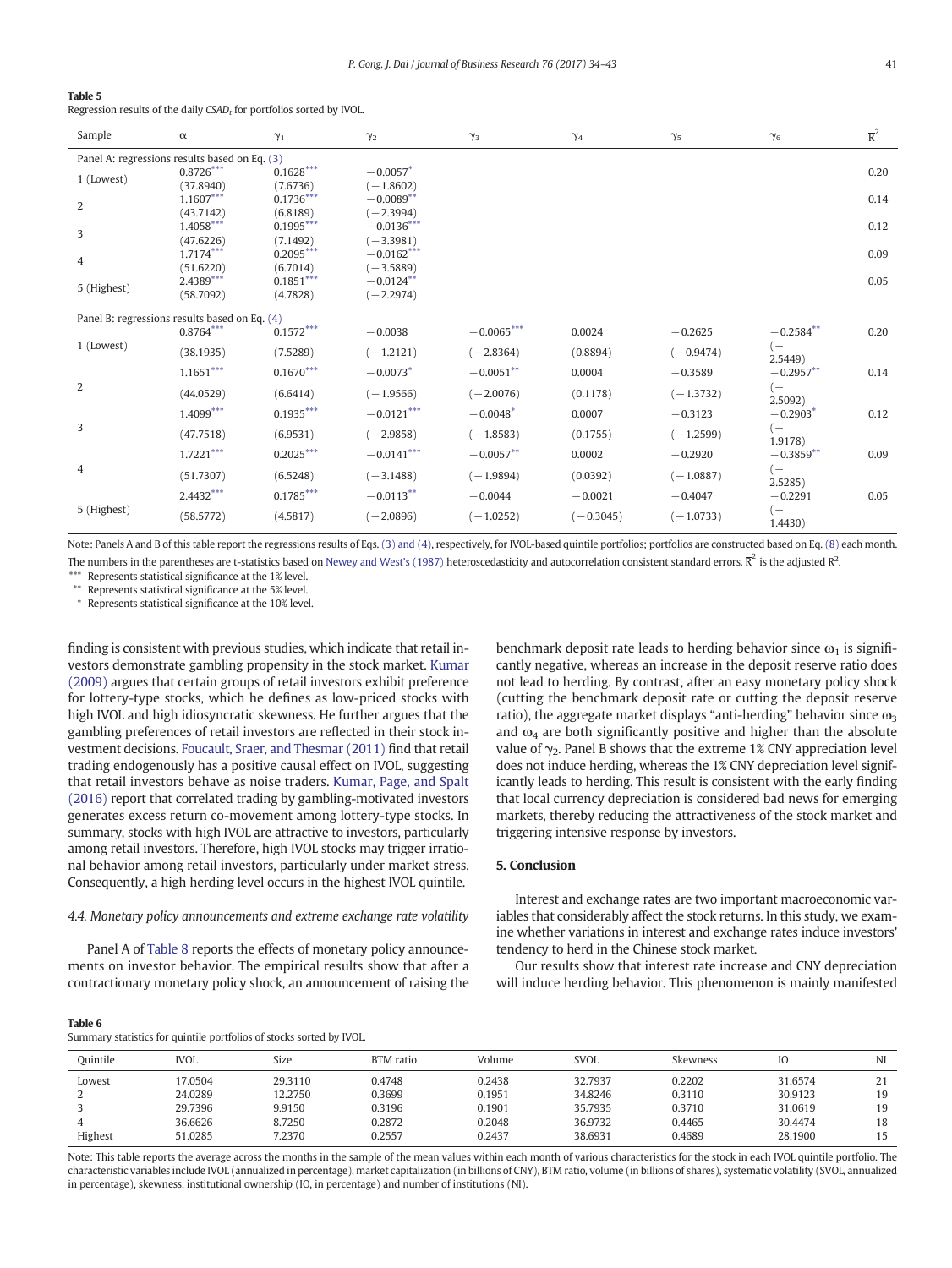#### <span id="page-8-0"></span>Table 7

Herding coefficients of quintile portfolios sorted by IVOL after controlling for various stock characteristics.

| Ranking on IVOL |              |              |              |              |
|-----------------|--------------|--------------|--------------|--------------|
| 1 (Lowest)      | 2            | 3            | 4            | 5 (Highest)  |
| $-0.0057*$      | $-0.0089**$  | $-0.0136***$ | $-0.0162***$ | $-0.0124**$  |
| $(-1.8602)$     | $(-2.3994)$  | $(-3.3981)$  | $(-3.5889)$  | $(-2.2974)$  |
| $-0.0057*$      | $-0.0091**$  | $-0.0138***$ | $-0.0163***$ | $-0.0120**$  |
| $(-1.8601)$     | $(-2.4368)$  | $(-3.3771)$  | $(-3.6550)$  | $(-2.2476)$  |
| $-0.0066**$     | $-0.0095***$ | $-0.0134***$ | $-0.0159***$ | $-0.0114**$  |
| $(-2.0111)$     | $(-2.6507)$  | $(-3.3456)$  | $(-3.5964)$  | $(-2.1685)$  |
| $-0.0062**$     | $-0.0088**$  | $-0.0138***$ | $-0.0161***$ | $-0.0120**$  |
| $(-2.0106)$     | $(-2.3627)$  | $(-3.4574)$  | $-3.5478$    | $(-2.2605)$  |
| $-0.0054*$      | $-0.0090**$  | $-0.0127***$ | $-0.0145***$ | $-0.0134**$  |
| $(-1.7209)$     | $(-2.5726)$  | $(-3.4065)$  | $-3.4528$    | $(-2.4162)$  |
| $-0.0058*$      | $-0.0084**$  | $-0.0133***$ | $-0.0163***$ | $-0.0129**$  |
| $(-1.8946)$     | $(-2.3089)$  | $(-3.3282)$  | $(-3.5586)$  | $(-2.4076)$  |
| $-0.0065***$    | $-0.0110***$ | $-0.0136***$ | $-0.0150***$ | $-0.0107**$  |
| $(-2.0502)$     | $(-3.0357)$  | $(-3.2646)$  | $-3.4058$    | $(-2.0652)$  |
| $-0.0064**$     | $-0.0112***$ | $-0.0141***$ | $-0.0149***$ | $-0.0103***$ |
| $(-2.0454)$     | $(-3.1094)$  | $(-3.3957)$  | $-3.3822$    | $(-1.9407)$  |
|                 |              |              |              |              |

Note: This table reports the herding coefficients based on Eq. [\(3\)](#page-2-0) sorted by IVOL after controlling for market capitalization, BTM ratio, volume, systematic volatility, skewness, institutional ownership and number of institutions. The numbers in the parentheses are t-statistics based on Newey and West's (1987) heteroscedasticity and autocorrelation consistent standard errors. \*\*\*, \*\*, and \* represent statistical significance at the 1%, 5%, and 10% levels, respectively.

in down markets, which reflects that investors respond more intensively to bad news than to good news. Furthermore, we propose a novel method to detect the occurrence of intentional herding by examining whether investors herd on the idiosyncratic risk of stocks. We find that the herding level of the highest IVOL quintile portfolio is twice that of the lowest quintile portfolio, thereby proving that intentional herding occurs in the Chinese stock market. This finding is consistent with the prediction that retail investors prefer lottery-type stocks in which high IVOL is one of the most remarkable characteristics, and that retail investors tend to overweigh considerably and heavily trade such stocks [\(Kumar, 2009; Han & Kumar, 2013](#page-9-0)). Finally, we investigate the effects of monetary policy announcements and extreme exchange rate volatility on herding.

The findings in this study present important implications for practitioners and policymakers. First, the results may help improve understanding of the sources of co-movement in stock returns. The traditional view considers that co-movement in stock returns are mainly attributed to correlated cash flows and systematic shifts in discount rates ([Kumar et al., 2016\)](#page-9-0). Spurious herding reflects such systematic

effects to a certain extent. However, the occurrence of intentional herding in this study suggests that the non-standard preferences of investors may be an important cause of correlated trading. Second, institutional investors require a larger number of securities to achieve the same degree of diversification, particularly when macro information undergoes considerable change. Finally, policymakers should strengthen communications with financial markets and manage the expectations of fluctuations in policy because macro information change may lead to herding in the aggregate market. Future research can examine other macro information on herding and further distinguish between spurious herding and intentional herding in the stock market.

#### Acknowledgements

This work is supported by National Natural Science Foundation of China (No. 71231005; No. 71671076). The authors also express their appreciation to the associate editor Beverly Marshall and two anonymous reviewers for their comments and suggestions. However, the authors are responsible for all errors in the paper.

#### Table 8

Regression results of the daily  $CSAD<sub>t</sub>$  under monetary policy announcements and extreme exchange rate volatility.

| Sample | $\alpha$    | $\gamma_1$  | $\gamma_2$                                                         | $\omega_1$             | $\omega_2$  | $\omega_3$ | $\omega_4$ | $\omega_5$ | $\omega_{6}$   | $\overline{R}^2$ |
|--------|-------------|-------------|--------------------------------------------------------------------|------------------------|-------------|------------|------------|------------|----------------|------------------|
|        |             |             | Panel A: regression results under monetary policy announcements    |                        |             |            |            |            |                |                  |
|        | $1.5363***$ | $0.1862***$ | $-0.0111***$                                                       | $-0.0151$ <sup>*</sup> |             |            |            |            |                | 0.11             |
| (1)    | (50.6384)   | (6.4120)    | $(-2.6761)$                                                        | $(-1.6681)$            |             |            |            |            |                |                  |
|        | $1.5368***$ | $0.1854***$ | $-0.0110***$                                                       |                        | $-0.0024$   |            |            |            |                | 0.11             |
| (2)    | (50.6154)   | (6.3779)    | $(-2.6246)$                                                        |                        | $(-0.8198)$ |            |            |            |                |                  |
|        | $1.5366***$ | $0.1863***$ | $-0.0115***$                                                       |                        |             | $0.0190**$ |            |            |                | 0.11             |
| (3)    | (50.8720)   | (6.4803)    | $(-2.7704)$                                                        |                        |             | (2.0773)   |            |            |                |                  |
|        | $1.5363***$ | $0.1867***$ | $-0.0115***$                                                       |                        |             |            | $0.0210**$ |            |                | 0.11             |
| (4)    | (50.8445)   | (6.4794)    | $(-2.7806)$                                                        |                        |             |            | (2.0463)   |            |                |                  |
|        |             |             | Panel B: regression results under extreme exchange rate volatility |                        |             |            |            |            |                |                  |
|        | $1.5369***$ | $0.1853***$ | $-0.0110***$                                                       |                        |             |            |            | 0.0029     |                | 0.11             |
| (5)    | (50.6863)   | (6.3942)    | $(-2.6656)$                                                        |                        |             |            |            | (0.3775)   |                |                  |
|        | $1.5379***$ | $0.1838***$ | $-0.0106***$                                                       |                        |             |            |            |            | $-0.0089^{**}$ | 0.11             |
| (6)    | (50.5115)   | (6.3113)    | $(-2.5372)$                                                        |                        |             |            |            |            | $(-2.5031)$    |                  |

Note: Panels A and B of this table report the regressions results of Eq. [\(9\),](#page-3-0) where  $Dum_1$  to  $Dum_4$  denote the dummy variables that take the value of one a day after the central bank raises the benchmark deposit rate, raises the deposit reserve ratio, cuts the benchmark deposit rate, cuts the deposit reserve ratio respectively and zero otherwise. In addition, Dum<sub>5</sub> takes the value of one on a day when Δex<sub>t</sub> lies in the extreme 1% lower tail of the entire Δex<sub>t</sub> distribution (appreciation), whereas Dum<sub>6</sub> is one when Δex<sub>t</sub> lies in the extreme 1% upper tail of the entire Δex<sub>t</sub> distribution (depreciation). The numbers in the parentheses are t-statistics based on [Newey and West's \(1987\)](#page-9-0) heteroscedasticity and autocorrelation consistent standard errors.  $\overline{R}^2$  is the

adjusted  $R^2$ . Represents statistical significance at the 1% level.

⁎⁎ Represents statistical significance at the 5% level.

⁎ Represents statistical significance at the 10% level.